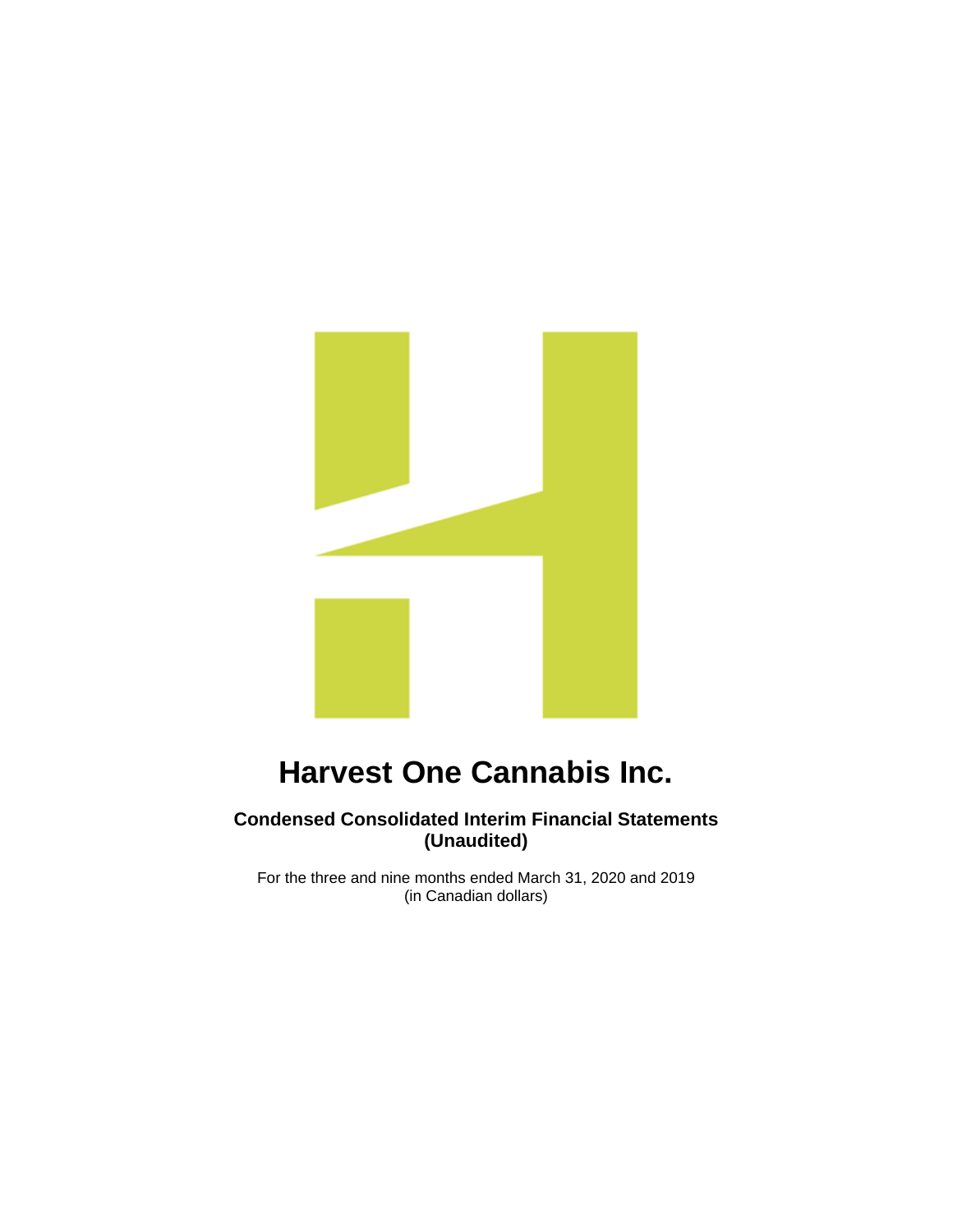# **Table of contents**

| $\mathbf{3}$   |
|----------------|
| $\overline{4}$ |
| 5              |
| 6              |
| $7 - 30$       |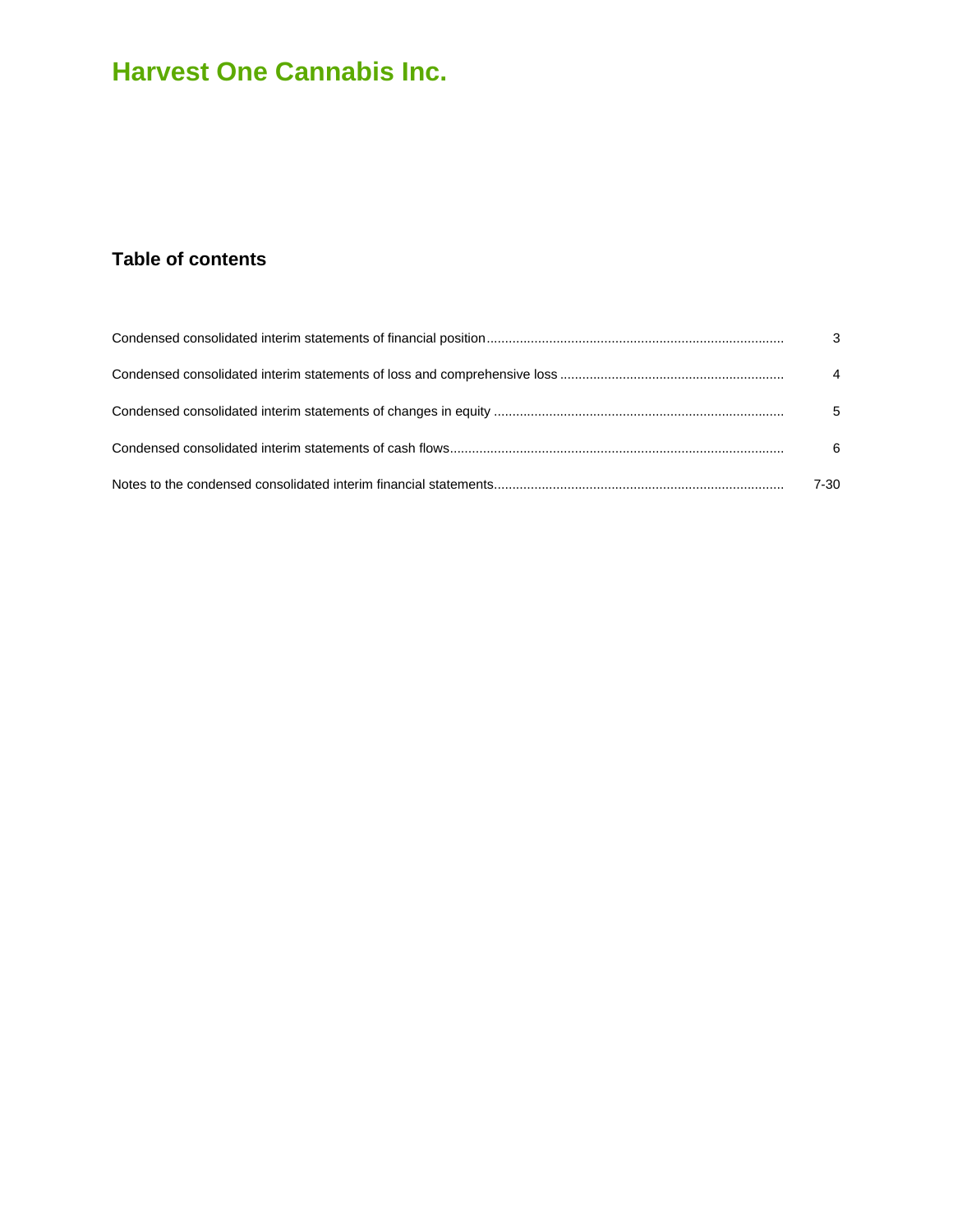Condensed consolidated interim statements of financial position

As at March 31, 2020 and June 30, 2019

(Unaudited – Expressed in thousands of Canadian dollars, except share and per share amounts)

|                                                        | Note           | March 31<br>2020 | June 30<br>2019 |
|--------------------------------------------------------|----------------|------------------|-----------------|
|                                                        |                | \$               | \$              |
| <b>Assets</b>                                          |                |                  |                 |
| <b>Current assets</b>                                  |                |                  |                 |
| Cash and cash equivalents                              |                | 981              | 20,301          |
| Accounts receivable                                    | $\overline{4}$ | 2,809            | 3,308           |
| Lease receivable                                       |                | 97               |                 |
| Inventories                                            | 5              | 16,049           | 9,083           |
| <b>Biological assets</b>                               | 6              | 1,056            | 857             |
| Prepaid expenses and deposits                          |                | 1,750            | 1,612           |
| Promissory note                                        |                |                  | 255             |
|                                                        |                | 22,742           | 35,416          |
| Lease receivable                                       |                | 431              |                 |
| Property, plant and equipment                          | 7              | 28,976           | 31,125          |
| Investment in and loan to associate                    | 8              |                  | 1,865           |
| Intangible assets                                      | 9              | 19,425           | 10,334          |
| Goodwill                                               | 12             |                  | 23,583          |
|                                                        |                | 48,832           | 66,907          |
| Assets held for sale                                   | 13             | 9,807            |                 |
| <b>Total assets</b>                                    |                | 81,381           | 102,323         |
|                                                        |                |                  |                 |
| <b>Liabilities</b>                                     |                |                  |                 |
| <b>Current liabilities</b>                             |                |                  |                 |
| Accounts payable and accrued liabilities               | 14             | 14,495           | 8,301           |
| Loans and lease liabilities                            | 15             | 2,345            | 101             |
|                                                        |                | 16,840           | 8,402           |
| Loans and lease liabilities                            | 15             | 2,343            | 139             |
| Deferred tax liability                                 |                |                  | 647             |
|                                                        |                | 2,343            | 786             |
| Liabilities associated with assets held for sale       | 13             | 1,157            |                 |
| <b>Total liabilities</b>                               |                | 20,340           | 9,188           |
| <b>Equity</b>                                          |                |                  |                 |
| Share capital                                          | 17             | 146,203          | 125,093         |
|                                                        | 18             | 21,725           | 18,042          |
| Other reserves<br>Accumulated other comprehensive loss |                | (31)             | (139)           |
| Accumulated deficit                                    |                | (111,066)        | (54, 450)       |
|                                                        |                | 56,831           | 88,546          |
| Equity attributable to Harvest One shareholders        |                |                  |                 |
| Non-controlling interest                               | 11             | 4,210            | 4,589           |
| Total equity                                           |                | 61,041           | 93,135          |
| Total liabilities and equity                           |                | 81,381           | 102,323         |

Going concern (note 2(b)) Commitments and contingencies (note 20) Subsequent events (note 22)

**"Frank Holler" "Andrew Bayfield"** Frank Holler, Director **Andrew Bayfield, Director** Andrew Bayfield, Director

Н

Page 3

**HARVEST ONE** The accompanying notes are an integral part of these condensed consolidated interim financial statements.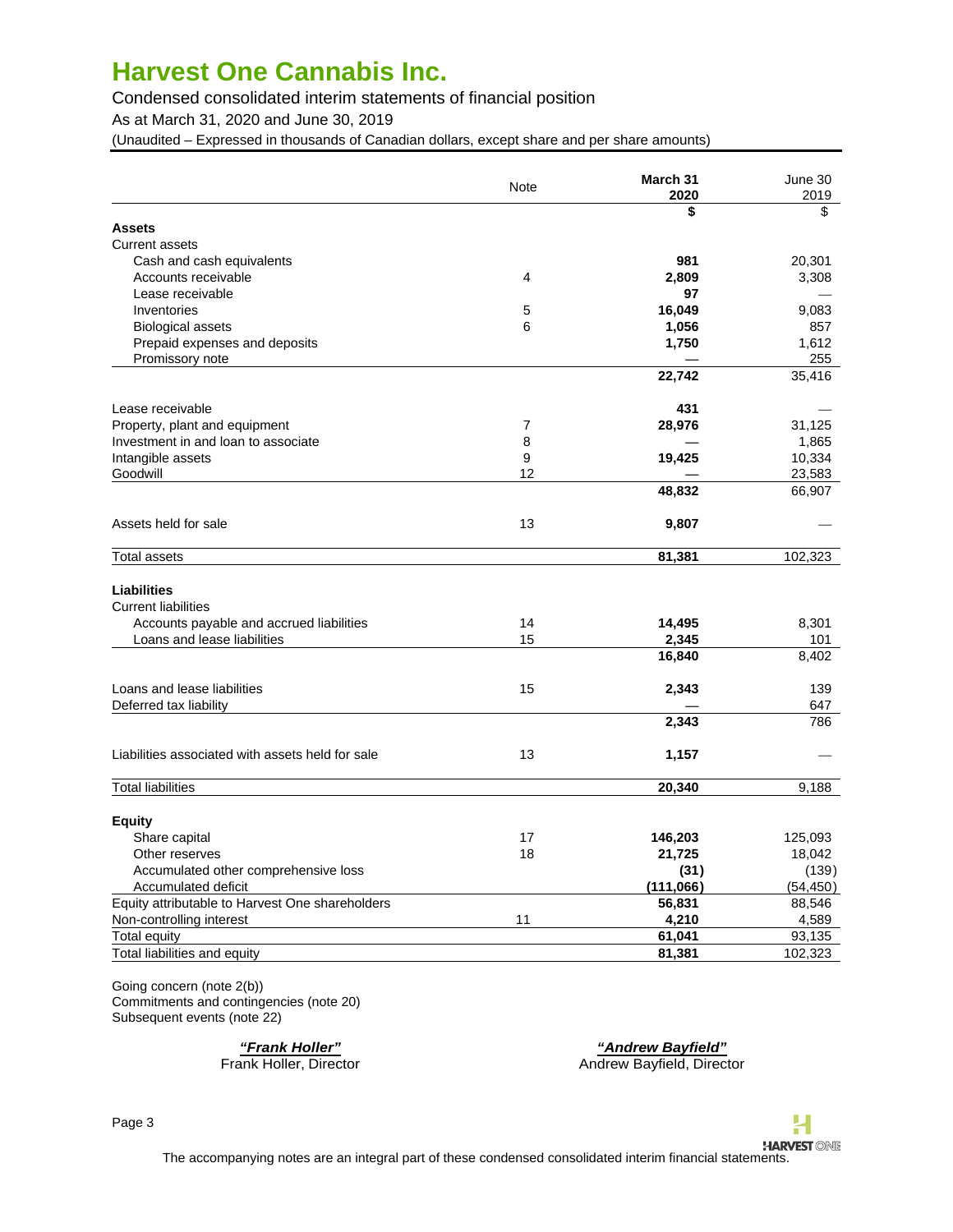Condensed consolidated interim statements of loss and comprehensive loss

For the three and nine months ended March 31, 2020 and 2019

(Unaudited – Expressed in thousands of Canadian dollars, except share and per share amounts)

|                                                                                                |             |           | Three months ended<br>March 31 |                                                           | Nine months ended<br>March 31 |
|------------------------------------------------------------------------------------------------|-------------|-----------|--------------------------------|-----------------------------------------------------------|-------------------------------|
|                                                                                                | Note        | 2020      | 2019                           | 2020                                                      | 2019                          |
|                                                                                                |             | \$        | \$                             | \$                                                        | \$                            |
| Revenue                                                                                        |             | 3,634     | 3,189                          | 9,635                                                     | 8,852                         |
| Excise taxes                                                                                   |             | 306       | 166                            | 475                                                       | 408                           |
| Net revenue                                                                                    | 21          | 3,328     | 3,023                          | 9,160                                                     | 8,444                         |
| Cost of sales                                                                                  |             |           |                                |                                                           |                               |
| Production costs                                                                               |             | 663       | 660                            | 1,869                                                     | 2,102                         |
| Inventory expensed to cost of sales                                                            |             | 1,698     | 1,322                          | 6,064                                                     | 3,674                         |
| Inventory write-down                                                                           | 5           | 1,532     |                                | 1,532                                                     |                               |
| Gross (loss) profit before fair value adjustments                                              |             | (565)     | 1,041                          | (305)                                                     | 2,668                         |
| Realized fair value amounts included in inventory sold                                         | 5           | 1,730     | 1,519                          | 2,661                                                     | 3,793                         |
| Unrealized change in fair value of biological assets                                           | 6           | (1, 265)  | (685)                          | (3, 267)                                                  | (3,037)                       |
| Gross (loss) profit                                                                            |             | (1,030)   | 207                            | 301                                                       | 1,912                         |
| <b>Expenses</b>                                                                                |             |           |                                |                                                           |                               |
| General and administration                                                                     | 16          | 3,200     | 3,341                          | 11,142                                                    | 8,980                         |
| Sales and marketing                                                                            |             | 657       | 745                            | 2,230                                                     | 1,679                         |
| <b>Acquisition costs</b>                                                                       |             |           | 223                            | 33                                                        | 267                           |
| Research and development                                                                       |             | 48        | $\overline{\phantom{0}}$       | 246                                                       |                               |
| Depreciation and amortization                                                                  |             | 544       | 84                             | 1,847                                                     | 269                           |
| Share-based compensation                                                                       | 18(a)       | 1,222     | 761                            | 2,428                                                     | 3,170                         |
| Severance and reorganization costs                                                             | 13, 19      |           | 154                            | 349                                                       | 1,346                         |
|                                                                                                |             | 5,671     | 5,308                          | 18,275                                                    | 15,711                        |
| Loss from operations                                                                           |             | (6,701)   | (5, 101)                       | (17, 974)                                                 | (13, 799)                     |
| Other (expense) income                                                                         |             |           |                                |                                                           |                               |
| Asset impairment and write-downs                                                               | $7(b)$ , 12 | (27, 465) |                                | (37, 331)                                                 | (347)                         |
| Loss on disposal of assets                                                                     | 8, 13       | (975)     |                                | (1,088)                                                   |                               |
| Interest and finance costs                                                                     |             | (274)     | (21)                           | (385)                                                     | (36)                          |
| Earnings (loss) on investment in associate                                                     | 8(a)        | 28        | (66)                           | (195)                                                     | (115)                         |
| Foreign exchange (loss) gain                                                                   |             | (23)      | 57                             | (22)                                                      | 39                            |
|                                                                                                |             | (28, 709) | (30)                           | (39,021)                                                  | (459)                         |
| Net loss                                                                                       |             | (35, 410) | (5, 131)                       | (56, 995)                                                 | (14, 258)                     |
| Other comprehensive income (loss)                                                              |             |           |                                |                                                           |                               |
| Foreign currency translation                                                                   |             | 285       | (96)                           | 108                                                       | (107)                         |
| <b>Comprehensive loss</b>                                                                      |             | (35, 125) | (5,227)                        | (56, 887)                                                 | (14, 365)                     |
| Net loss attributable to:                                                                      |             |           |                                |                                                           |                               |
| Harvest One Cannabis Inc.                                                                      |             | (35, 364) | (5, 131)                       | (56, 616)                                                 | (14,258)                      |
| Non-controlling interests                                                                      | 11          | (46)      |                                | (379)                                                     |                               |
| Comprehensive loss attributable to:                                                            |             |           |                                |                                                           |                               |
| Harvest One Cannabis Inc.                                                                      |             | (35,079)  | (5,227)                        | (56, 508)                                                 | (14, 365)                     |
| Non-controlling interests                                                                      | 11          | (46)      |                                | (379)                                                     |                               |
| Net loss per share – basic and diluted<br>Weighted average number of outstanding common shares |             | (0.16)    | (0.03)                         | (0.26)<br>214,753,073 182,215,534 214,497,526 177,789,938 | (0.08)                        |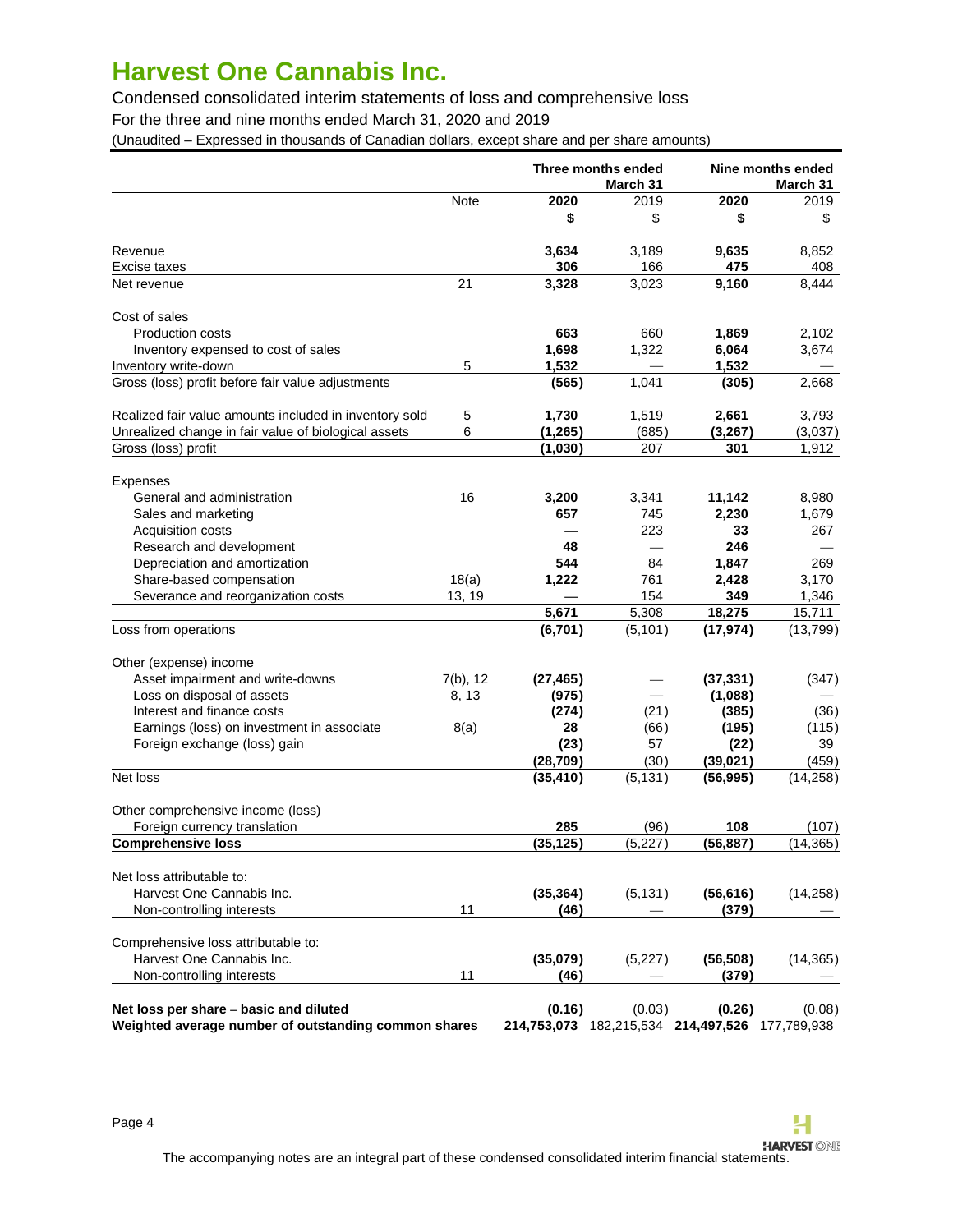Condensed consolidated interim statements of changes in equity

For the nine months ended March 31, 2020 and 2019

(Unaudited – Expressed in thousands of Canadian dollars, except share and per share amounts)

<span id="page-4-0"></span>

|                                             | Note         | Number of<br>shares | Share capital | Other reserves | Accumulated<br>other<br>comprehensive<br>loss | Accumulated<br>deficit | Non-<br>controlling<br>interest | Total     |
|---------------------------------------------|--------------|---------------------|---------------|----------------|-----------------------------------------------|------------------------|---------------------------------|-----------|
|                                             |              | #                   | \$            | \$             | \$                                            | \$                     | \$                              | \$        |
| Balance, July 1, 2018                       |              | 173,621,452         | 117,736       | 13,856         | (83)                                          | (26, 598)              |                                 | 104,911   |
| Common shares issued for acquisitions       |              | 11,848,295          | 6,926         |                |                                               |                        |                                 | 6,926     |
| Warrants exercised                          |              | 150,000             | 150           |                |                                               |                        |                                 | 150       |
| Share-based compensation                    | 18(a)        |                     |               | 3,170          |                                               |                        |                                 | 3,170     |
| Foreign currency translation                |              |                     |               |                | (107)                                         |                        |                                 | (107)     |
| Non-controlling interest                    |              |                     |               |                | $\overbrace{\hspace{25mm}}^{}$                |                        | 4,720                           | 4,720     |
| Net loss                                    |              |                     |               |                | $\hspace{0.05cm}$                             | (14, 258)              |                                 | (14, 258) |
| Balance, March 31, 2019                     |              | 185,619,747         | 124,812       | 17,026         | (190)                                         | (40, 856)              | 4,720                           | 105,512   |
| Balance, July 1, 2019                       |              | 185,819,851         | 125,093       | 18,042         | (139)                                         | (54, 450)              | 4,589                           | 93,135    |
| Common shares issued for services           |              | 987,013             | 471           |                |                                               |                        |                                 | 471       |
| Common shares issued for acquisition        | 10(a)        | 28,272,622          | 20,639        |                |                                               |                        |                                 | 20,639    |
| Options and warrants issued for acquisition | $10(a)$ , 18 |                     |               | 1,255          |                                               |                        |                                 | 1,255     |
| Share-based compensation                    | 18(a)        |                     |               | 2,428          |                                               |                        |                                 | 2,428     |
| Foreign currency translation                |              |                     |               |                | 108                                           |                        |                                 | 108       |
| Net loss                                    |              |                     |               |                | $\hspace{0.1mm}-\hspace{0.1mm}$               | (56, 616)              | (379)                           | (56, 995) |
| Balance, March 31, 2020                     |              | 215,079,486         | 146,203       | 21,725         | (31)                                          | (111,066)              | 4,210                           | 61,041    |

H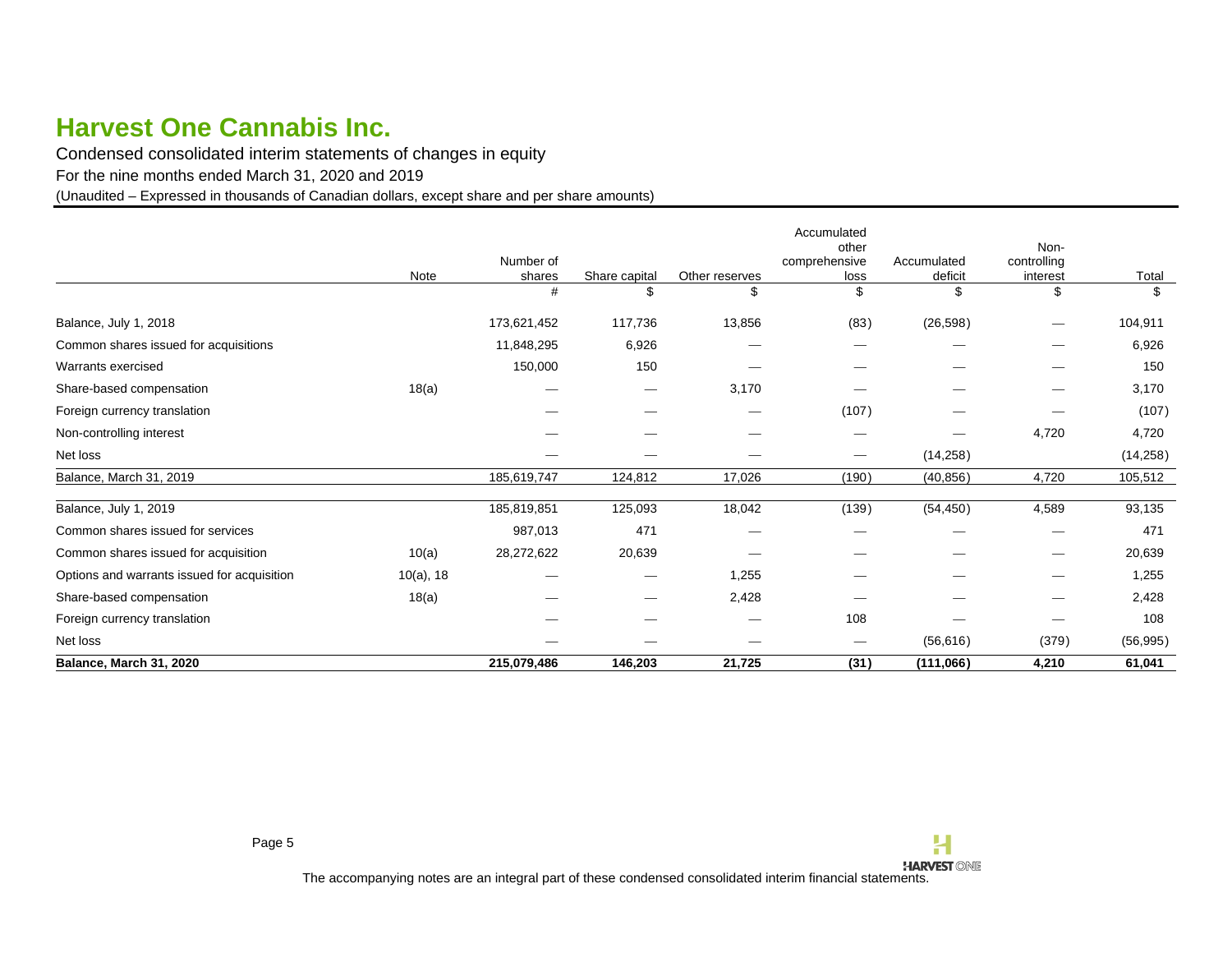Condensed consolidated interim statements of cash flows

For the three and nine months ended March 31, 2020 and 2019

(Unaudited – Expressed in thousands of Canadian dollars, except share and per share amounts)

|                                                     |          | Three months ended<br>March 31 |                 |           | Nine months ended<br>March 31 |
|-----------------------------------------------------|----------|--------------------------------|-----------------|-----------|-------------------------------|
|                                                     | Note     | 2020                           | 2019            | 2020      | 2019                          |
|                                                     |          | \$                             | \$              | \$        | \$                            |
| <b>Operating activities</b>                         |          |                                |                 |           |                               |
| Net loss                                            |          | (35, 410)                      | (5, 131)        | (56, 995) | (14,258)                      |
| Adjustments to reconcile non-cash items             |          |                                |                 |           |                               |
| Depreciation and amortization                       | 7, 9     | 634                            | 204             | 2,119     | 539                           |
| Asset impairment and write-downs                    | 7(b), 12 | 27,465                         |                 | 37,331    | 332                           |
| Inventory write-down                                | 5        | 1,532                          |                 | 1,532     |                               |
| Loss on disposal of assets                          | 8, 13    | 975                            |                 | 1,088     | 4                             |
| Share-based compensation                            | 18(a)    | 1,222                          | 761             | 2,428     | 3,170                         |
| Issuance of common shares for services              |          |                                |                 | 471       |                               |
| Interest and accretion on loans and borrowings      | 15(a)    | 135                            |                 | 274       |                               |
| (Earnings) loss from investment in associate        | 8(a)     | (28)                           | 66              | 195       | 115                           |
| Unrealized change in fair value of biological       |          |                                |                 |           |                               |
| assets                                              | 6        | (1,265)                        | (685)           | (3,267)   | (3,037)                       |
| Realized fair value amounts included in             |          |                                |                 |           |                               |
| inventory sold                                      | 5        | 1,730                          | 1,519           | 2,661     | 3,793                         |
| Fair value adjustment in inventory expensed to      |          |                                |                 |           |                               |
| cost of sales                                       |          | 407                            |                 | 1,176     | 468                           |
| Changes in working capital                          |          |                                |                 |           |                               |
| Cash reclassed as asset held for sale               |          | 10                             |                 | (48)      |                               |
| Accounts and lease receivable                       |          | 53                             | 12 <sup>2</sup> | 931       | (1,846)                       |
| Inventories                                         |          | (1,823)                        | (1,564)         | (6, 185)  | (2,946)                       |
| Prepaid expenses and deposits                       |          | 208                            | (729)           | (203)     | (450)                         |
| Accounts payable and accrued liabilities            |          | 497                            | 1,399           | (1,774)   | 768                           |
| Net cash used in operating activities               |          | (3,658)                        | (4, 148)        | (18, 266) | (13, 348)                     |
|                                                     |          |                                |                 |           |                               |
| <b>Investing activities</b>                         |          |                                |                 |           |                               |
| Purchase of property, plant and equipment           | 7        | (250)                          | (3,950)         | (4,854)   | (7, 921)                      |
| Proceeds from sale of property, plant and           |          |                                |                 |           |                               |
| equipment                                           |          | 796                            |                 | 948       |                               |
| Purchase of intangible assets                       | 9        | 11                             | (26)            | (22)      | (38)                          |
| Proceeds from sale of investment in associate       | 8        | 1,513                          |                 | 1,513     |                               |
| Investment in and loan to associate                 | 8        |                                |                 | (250)     | (1,791)                       |
| Acquisition of businesses, net of cash acquired     | 10       |                                | (2,997)         | 86        | (3,970)                       |
| Promissory note                                     |          |                                | (250)           |           | (250)                         |
| Net cash provided by (used in) investing activities |          | 2,070                          | (7, 223)        | (2,579)   | (13, 970)                     |
|                                                     |          |                                |                 |           |                               |
| <b>Financing activities</b>                         |          |                                |                 |           |                               |
| Proceeds from loans and borrowings                  | 15(b)    | 2,000                          |                 | 2,000     |                               |
| Repayment of loans and borrowings                   |          | (93)                           |                 | (294)     |                               |
| Warrants exercised                                  |          |                                |                 |           | 150                           |
| Net cash provided by financing activities           |          | 1,907                          |                 | 1,706     | 150                           |
| Effect of foreign exchange on cash                  |          | (118)                          | (63)            | (181)     | (130)                         |
| Change in cash during the period                    |          | 201                            | (11, 434)       | (19, 320) | (27, 298)                     |
| Cash, beginning of the period                       |          | 780                            | 40,892          | 20,301    | 56,846                        |
| Cash, end of the period                             |          | 981                            | 29,458          | 981       | 29,548                        |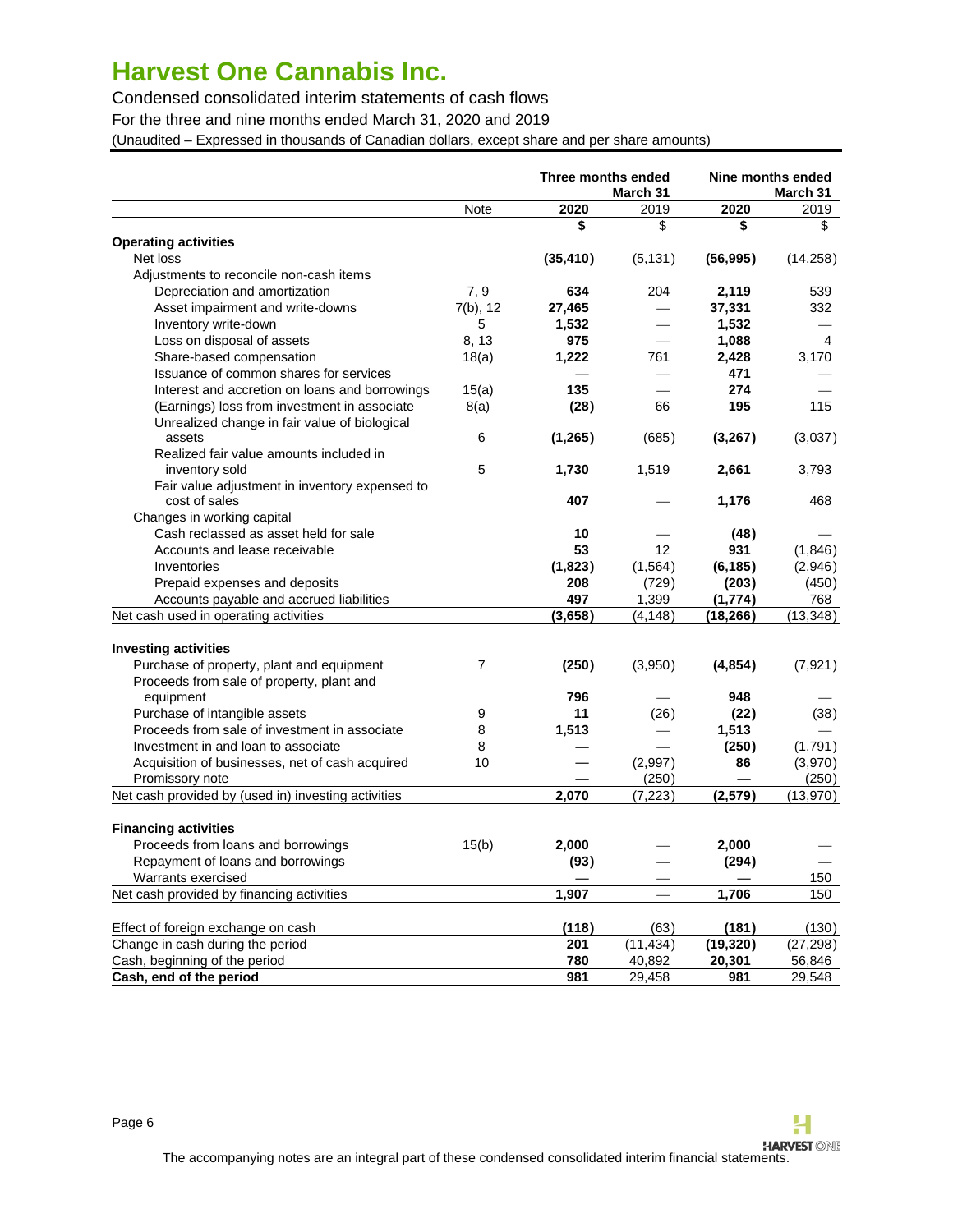Notes to the condensed consolidated interim financial statements For the three and nine months ended March 31, 2020 and 2019 (Unaudited – Expressed in thousands of Canadian dollars, except share and per share amounts)

### **1. Nature of operations**

<span id="page-6-0"></span>Harvest One Cannabis Inc. ("Harvest One") is a publicly traded corporation, incorporated in Canada, with its head office registered at 1400 – 885 West Georgia Street, Vancouver, BC, V6C 3E8. Harvest One's common shares are listed on the TSX Venture Exchange under the symbol "HVT" and on the OTCQX® Best Market operated by OTC Market Group ("OTCQX") under the symbol "HRVOF".

These consolidated financial statements as at and for the three and nine months ended March 31, 2020 and 2019 include Harvest One and its subsidiaries (together referred to as "the Company") and the Company's interest in an affiliated company.

The principal activities of the Company are to provide innovative lifestyle and wellness products to consumers and patients in regulated markets around the world through its subsidiaries: United Greeneries Ltd. ("United Greeneries"), a Licensed Producer of cannabis pursuant to the Cannabis Act, and Greenbelt Greenhouse Ltd. ("Greenbelt") under the cultivation segment; Satipharm Limited ("Satipharm") and PhytoTech Therapeutics Ltd. ("PhytoTech"), both under the Company's medical and nutraceutical segment; and Dream Water Global ("Dream Water") and Delivra Corp. ("Delivra"), the Company's consumer segment.

#### **2. Significant accounting policies**

#### a) Basis of presentation

These condensed consolidated interim financial statements have been prepared in accordance with International Accounting Standards ("IAS") 34 - Interim Financial Reporting, following the same accounting policies and methods of application as those disclosed in the annual audited consolidated financial statements for the year ended June 30, 2019 other than those disclosed in note 3. These condensed consolidated interim financial statements should be read in conjunction with the annual audited consolidated financial statements of the Company for the year ended June 30, 2019, which have been prepared in accordance with International Financial Reporting Standards ("IFRS").

These condensed consolidated interim financial statements were approved and authorized for issue by the Board of Directors of the Company on June 26, 2020.

#### b) Basis of accounting - going concern

These condensed consolidated interim financial statements have been prepared on a going concern basis, which assumes that the Company will be able to realize its assets and discharge its liabilities in the normal course of business.

The Company's ability to continue in the normal course of operations is dependent on its ability to achieve profitable operation or raise additional capital through debt financings, equity financings, or asset sales. While the Company has been successful in raising capital in the past, there is no assurance it will be successful in closing further financing transactions in the future.

The Company had a consolidated net loss of \$35,410 and \$56,995 and negative operating cash flows of \$3,658 and \$18,266 for the three and nine months ended March 31, 2020 and an accumulated deficit of \$111,066 as at March 31, 2020. These conditions indicate the existence of material uncertainties that may cast significant doubt on the Company's ability to continue as a going concern. If for any reason the Company is unable to continue as a going concern, then this could have an impact on the Company's ability to realize assets at their recognized values, in particular goodwill and other intangible assets, and to extinguish liabilities in the normal course of business at the amounts stated in the condensed consolidated interim financial statements. Management acknowledges that in the absence of securing additional capital there is uncertainty over the Company's ability to meet its funding requirements as they fall due.

#### c) Basis of measurement

These condensed consolidated interim financial statements are presented in Canadian dollars and are prepared on a historical cost basis, except for certain financial instruments and biological assets which are measured at fair value.

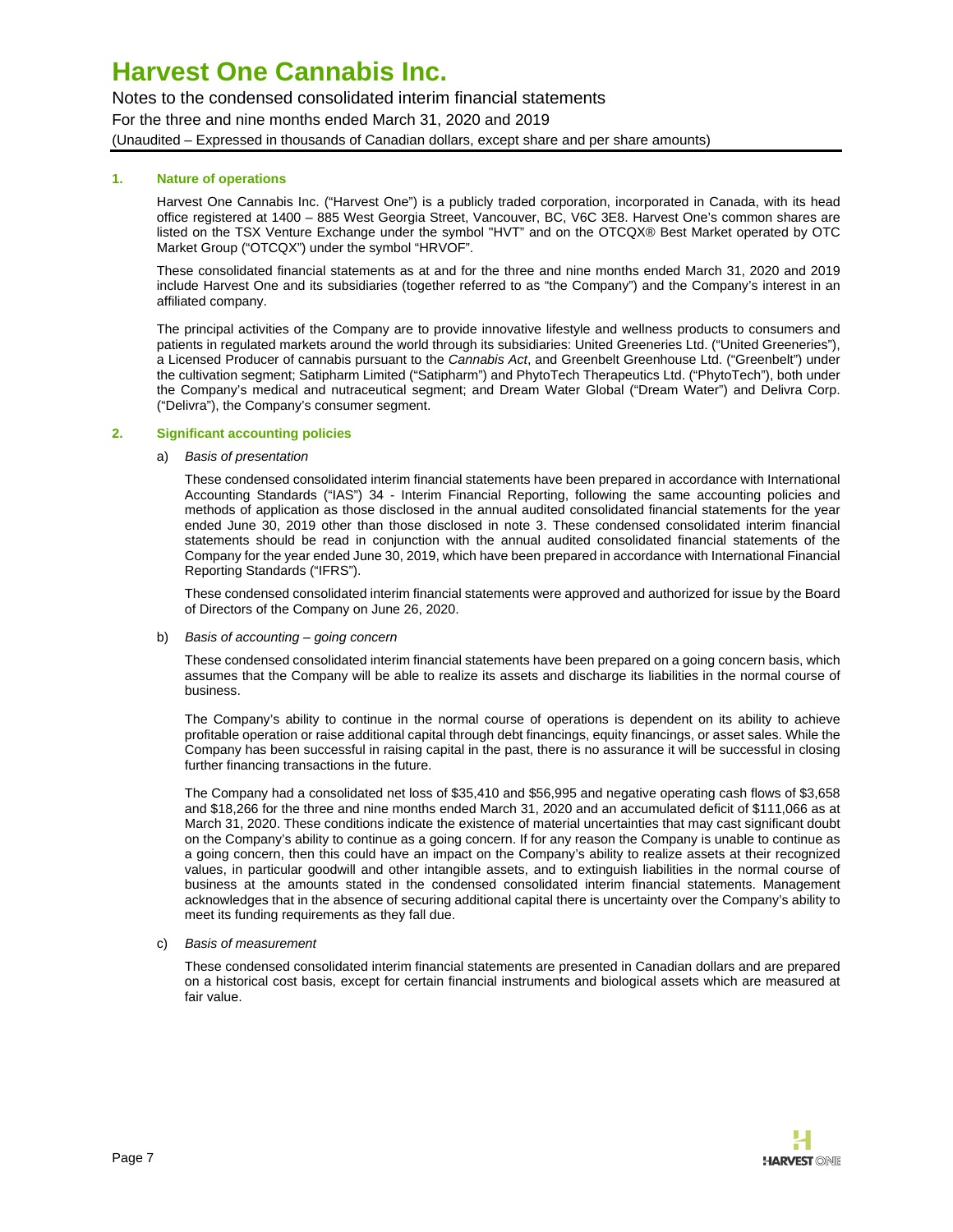Notes to the condensed consolidated interim financial statements For the three and nine months ended March 31, 2020 and 2019 (Unaudited – Expressed in thousands of Canadian dollars, except share and per share amounts)

### **2. Significant accounting policies (continued)**

#### d) Basis of consolidation

These consolidated financial statements incorporate the financial statements of the Company and its subsidiaries. The accounts of the subsidiaries are prepared for the same reporting period as the Company, using consistent accounting policies. Intercompany transactions, balances and unrealized gains or losses on transactions are eliminated. The table below lists the Company's subsidiaries, investment in associate and the ownership interests in each:

| <b>Subsidiary</b>                 | <b>Jurisdiction</b> | % ownership | Accounting<br>method |
|-----------------------------------|---------------------|-------------|----------------------|
| United Greeneries Holdings Ltd.   | Canada              | 100%        | Consolidation        |
| United Greeneries Ltd.            | Canada              | 100%        | Consolidation        |
| United Greeneries Operations Ltd. | Canada              | 100%        | Consolidation        |
| Satipharm Limited                 | Ireland             | 100%        | Consolidation        |
| Satipharm Europe Ltd.             | UK                  | 100%        | Consolidation        |
| Satipharm AG                      | Switzerland         | 100%        | Consolidation        |
| Satipharm Canada Limited          | Canada              | 100%        | Consolidation        |
| Satipharm Australia Pty Ltd.      | Australia           | 100%        | Consolidation        |
| Dream Products Inc.               | Canada              | 100%        | Consolidation        |
| Dream Products USA Inc.           | <b>USA</b>          | 100%        | Consolidation        |
| Sarpes Beverages, LLC             | <b>USA</b>          | 100%        | Consolidation        |
| PhytoTech Therapeutics Ltd.       | Israel              | 100%        | Consolidation        |
| Greenbelt Greenhouse Ltd.         | Canada              | 50.1%       | Consolidation        |
| Delivra Corp.                     | Canada              | 100%        | Consolidation        |
| Delivra Inc.                      | Canada              | 100%        | Consolidation        |
| Delivra Pharmaceuticals Inc.      | Canada              | 100%        | Consolidation        |
| LivCorp Inc.                      | Canada              | 100%        | Consolidation        |
| LivCorp International Inc.        | Canada              | 100%        | Consolidation        |
| LivVet Inc.                       | Canada              | 100%        | Consolidation        |
| PortaPack Ltd.                    | Canada              | 100%        | Consolidation        |
|                                   |                     |             |                      |

#### e) Significant accounting policies

As a result of the acquisition of Delivra as described in note 10, the Company has amended the following significant accounting policy from that disclosed in the annual audited consolidated financial statements for the year ended June 30, 2019:

#### **Finite-life and indefinite-life intangible assets**

Intangible assets with a finite life are recorded at cost less accumulated amortization. Intangible assets acquired in a business combination are measured at fair value at the acquisition date. Amortization is provided on a straight-line basis over their estimated useful lives:

| Website                     | 5 years |
|-----------------------------|---------|
| Customer relationships      | 7 vears |
| Technology and formulations | 8 vears |

The estimated useful life and amortization method are reviewed during each financial year and adjusted if appropriate, with the effect of any changes in estimate being accounted for on a prospective basis.

Intangible assets with indefinite useful lives are comprised of acquired brand names and in-process R&D which are carried at cost. Brand names are estimated to have an indefinite life because they are expected to generate cash flows indefinitely. In-process R&D is not yet available for use and is not subject to amortization. Indefinite life intangible assets are not amortized but are tested for impairment annually and when there is an indication of impairment.

**Accounting**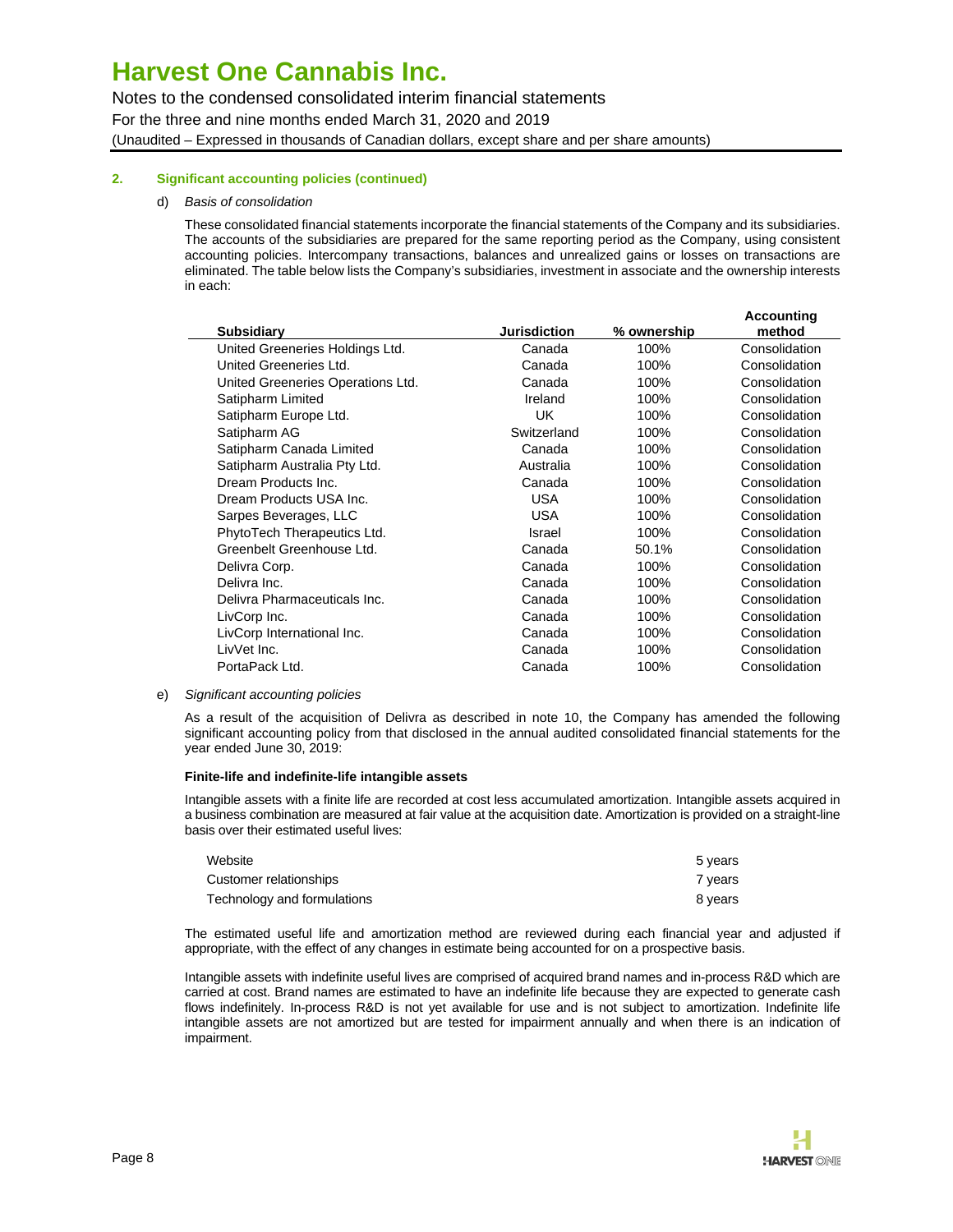Notes to the condensed consolidated interim financial statements

For the three and nine months ended March 31, 2020 and 2019

(Unaudited – Expressed in thousands of Canadian dollars, except share and per share amounts)

### **3. New accounting standards and interpretations**

The Company has adopted the following new or amended IFRS standards for the period beginning July 1, 2019.

### **IFRS 16 – Leases ("IFRS 16")**

IFRS 16 was issued by the International Accounting Standards Board ("IASB") replacing IAS 17 – Leases ("IAS 17") and related interpretations and is effective for annual periods beginning on or after January 1, 2019. IFRS 16 eliminates the current operating/finance lease dual accounting model for lessees and replaces it with a single, on-balance sheet accounting model, similar to the previous finance lease accounting.

The Company has updated its accounting policy for leasing to reflect the adoption of IFRS 16 as detailed below.

#### Definition of a lease

At inception of a contract, the Company assesses whether a contract is, or contains, a lease. A contract is, or contains, a lease if the contract conveys the right to control the use of an identified asset for a period of time in exchange for consideration. To assess whether a contract conveys the right to control the use of an identified asset, the Company assesses whether:

- the contract involves the use of an identified asset this may be specified explicitly or implicitly and should be physically distinct or represent substantially all of the capacity of a physically distinct asset. If the supplier has a substantive substitution right, then the asset is not identified;
- the Company has the right to obtain substantially all of the economic benefits from use of the asset throughout the period of use; and
- the Company has the right to direct the use of the asset. The Company has the right when it has the decisionmaking rights that are most relevant to changing how and for what purpose the asset is used.

#### Accounting as a lessee

For contracts that contain a lease, the Company recognises a right-of-use asset and a lease liability at the lease commencement date.

The right-of-use asset is initially measured at cost, which comprises the initial amount of the lease liability adjusted for any lease payments made at or before the commencement date, plus any initial direct costs incurred and an estimate of costs to dismantle and remove the underlying asset or to restore the underlying asset or the site on which it is located, less any lease incentives received.

The right-of-use asset is subsequently depreciated using the straight-line method from the commencement date to the earlier of the end of the useful life of the right-of-use asset or the end of the lease term. The estimated useful lives of right-of-use assets are determined on the same basis as those of property, plant and equipment. In addition, the rightof-use asset is assessed for impairment losses, should a trigger be identified and adjusted for impairment if required.

The lease liability is initially measured at the present value of the lease payments that are not paid at the commencement date, discounted using the interest rate implicit in the lease, or if that rate cannot be readily determined, the Company's incremental borrowing rate. Generally, the Company uses its incremental borrowing rate as the discount rate. Lease payments included in the measurement of the lease liability is comprised of fixed lease payments and lease payments in an option renewal period if the Company is reasonably certain to exercise an extension option, and penalties for early termination of a lease unless the Company is reasonably certain not to terminate early.

The lease liability is measured at amortised cost using the effective interest method. It is remeasured when there is a change in future lease payments arising from a change in an index or rate or if the Company changes its assessment of whether it will exercise an extension or termination option. When the lease liability is remeasured in this way, a corresponding adjustment is made to the carrying amount of the right-of-use asset.

The Company presents right-of-use assets in 'property, plant and equipment' and lease liabilities in 'loans and borrowings' in the statement of financial position.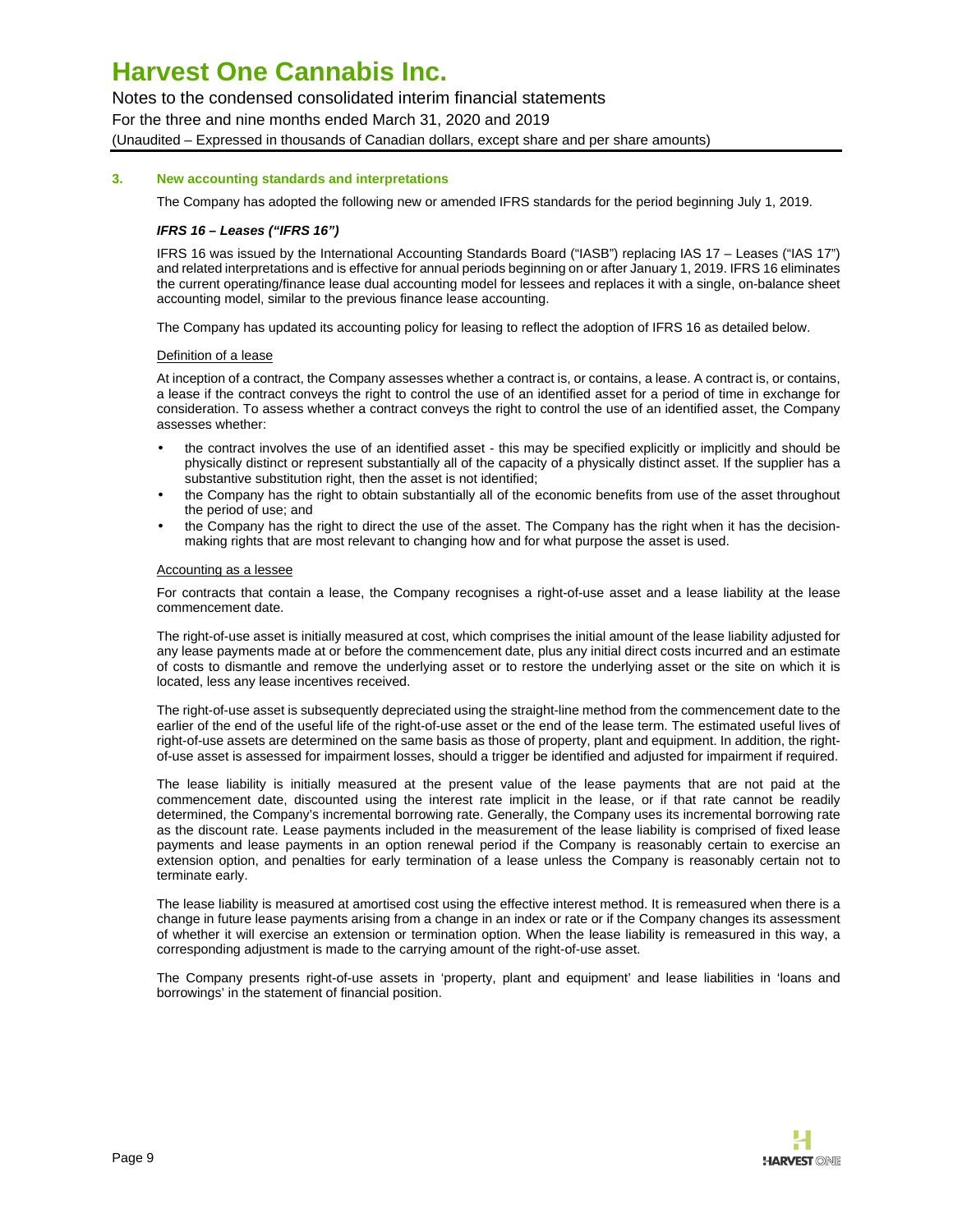Notes to the condensed consolidated interim financial statements For the three and nine months ended March 31, 2020 and 2019

(Unaudited – Expressed in thousands of Canadian dollars, except share and per share amounts)

#### **3. New accounting standards and interpretations (continued)**

#### Short-term leases and lease of low-value assets

The Company has elected not to recognize right-of-use assets and lease liabilities for short-term leases that have a lease term of 12 months or less and leases of low-value assets. The Company recognizes the lease payments associated with these leases as an expense on a straight-line or other systemic basis over the lease term.

#### Critical accounting estimates and judgments

In determining the lease term, management considers all facts and circumstances that create an economic incentive to exercise an extension option, or not exercise a termination option. The assessment is reviewed upon a trigger by a significant event or a significant change in circumstances.

Certain leases contain non-lease components, excluded from the right-of-use asset and lease liability, related to operating charges. Judgment is applied in determination of the stand-alone price of the lease and non-lease components.

#### **Transition to IFRS 16**

The Company adopted IFRS 16 using the modified retrospective method which does not require restatement of comparative periods. Therefore, the comparative information has not been restated and continues to be reported under IAS 17.

The Company used the following additional practical expedients:

- applied a single discount rate to a portfolio of leases with similar characteristics;
- applied the exemption not to recognize right-of-use assets and lease liabilities for short-term leases with terms less than 12 months and leases of low-value assets. The Company recognizes the lease payments associated with these leases as an expense on a straight-line or other systemic basis over the lease term;
- excluded initial direct costs from the measurement of the right-of-use asset at the date of initial application; and
- used hindsight when determining the lease term of the contract contains options to extend or terminate the lease.

The Company elected to measure the right-of-use assets at the amount equal to the lease liabilities, adjusted by the amount of any prepaid or accrued lease payments. On transition to IFRS 16, the Company recognized \$882 of rightof-use assets and \$882 of lease liabilities. When measuring lease liabilities, the Company discounted lease payments using its incremental borrowing rate at July 1, 2019. The weighted-average rate applied is 14.5%.

| Operating lease commitments at June 30, 2019                    | 1.759 |
|-----------------------------------------------------------------|-------|
| Discounted using the incremental borrowing rate at July 1, 2019 | 14.5% |
| Finance lease liabilities recognized as at June 30, 2019        | 1.282 |
| Recognition exception for short-term leases                     | (89)  |
| Scope changes due to IFRS 16                                    | (311) |
| Lease liabilities at July 1, 2019                               | 882   |

For leases that were classified as finance leases under IAS 17, the carrying amounts of the right-of-use asset and the lease liability at July 1, 2019, are determined as the carrying amounts of the lease asset and lease liability under IAS 17 immediately before that date.

#### Accounting as a lessor

When the Company acts as a lessor, it will determine at lease inception whether the lease is a finance lease or an operating lease.

To classify each lease, the Company makes an overall assessment of whether the lease transfers substantially all of the risks and rewards incidental to ownership of the underlying asset. If this is the case, then the lease is classified as a finance lease; if not, it is classified as an operating lease. As part of this assessment, the Company considers certain indicators such as whether the lease is for the major part of the economic life of the asset.

When the Company is an intermediate lessor, it accounts for the head lease and the sub-lease separately. It assesses the lease classification of a sub-lease with reference to the right-of-use asset arising from the head lease, not with reference to the underlying asset. If a head lease is a short-term lease to which the Company applies the exemption described above, then it classifies the sub-lease as an operating lease.

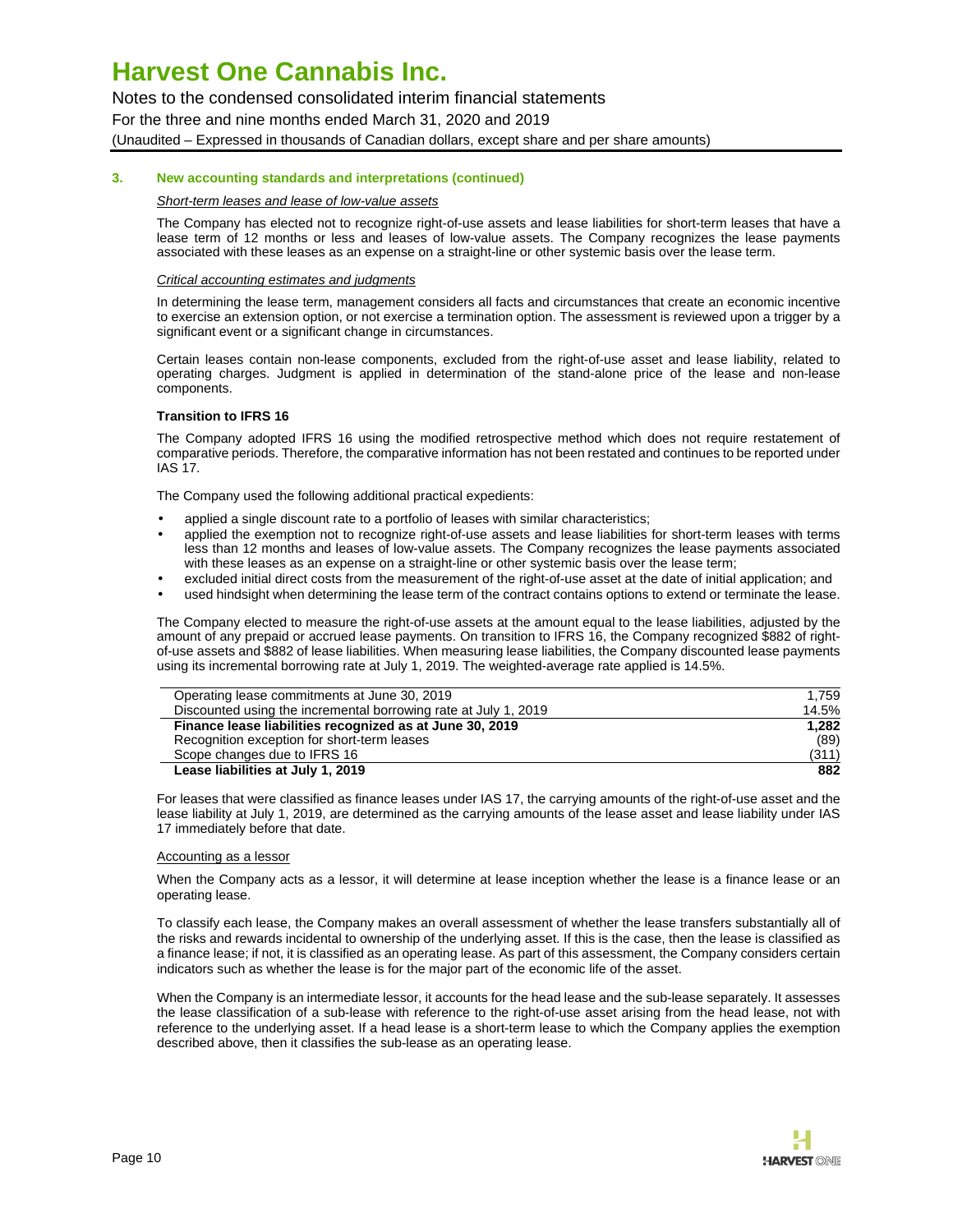Notes to the condensed consolidated interim financial statements For the three and nine months ended March 31, 2020 and 2019 (Unaudited – Expressed in thousands of Canadian dollars, except share and per share amounts)

### **4. Accounts receivable**

The summary of the Company's accounts receivable is as follows:

|                                    | March 31<br>2020 | June 30<br>2019 |
|------------------------------------|------------------|-----------------|
|                                    |                  |                 |
| Trade receivables                  | 2,364            | 2,577           |
| Taxes recoverable from governments | 445              | 731             |
|                                    | 2,809            | 3,308           |

The Company provides credit to its customers in the normal course of business and has mitigated this risk by managing and monitoring the underlying business relationships. As at March 31, 2020, the carrying amount of two customers within the cultivation segment was greater than 10% of trade receivables. At the reporting date, the Company assessed the collectability of the balance and concluded that none of the receivables were uncollectible.

### **5. Inventories**

The summary of the Company's inventories is as follows:

|                                             | March 31   | June 30    |
|---------------------------------------------|------------|------------|
|                                             | 2020<br>\$ | 2019<br>\$ |
| Harvested cannabis                          |            |            |
| Work-in-progress                            | 7,134      | 3,974      |
| Finished goods                              | 868        | 1,328      |
|                                             | 8,002      | 5,302      |
| CBD capsules                                |            |            |
| Raw materials and work-in-progress          | 302        | 1,399      |
| Finished goods                              | 2,320      | 748        |
|                                             | 2,622      | 2,147      |
| Liquid sleep shots and sleep powder packets |            |            |
| Raw materials and work-in-progress          | 345        | 650        |
| Finished goods                              | 2,759      | 652        |
|                                             | 3,104      | 1,302      |
| Pain relief creams                          |            |            |
| Raw materials and work-in-progress          | 707        |            |
| Finished goods                              | 604        |            |
|                                             | 1,311      |            |
| Packaging and supplies                      | 1,010      | 332        |
|                                             | 16,049     | 9,083      |

#### a) Harvested cannabis

During the three and nine months ended March 31, 2020, cost of sales on cannabis inventory sold was \$1,901 and \$3,904 (2019 – \$2,192 and \$4,660), of which \$1,730 and \$2,661 (2019 – \$1,520 and \$3,793) related to realized fair value changes and \$171 and \$1,243 (2019 – \$672 and \$867) related to costs incurred to sell harvested cannabis inventory.

The Company regularly reviews its harvested cannabis inventory for quality and freshness. During the three and nine months ended March 31, 2020, 481 kg of cannabis inventory did not meet the Company's quality standards for dried flower sale and therefore, was revalued as extraction grade cannabis or destroyed. As a result, the Company recognized a write-down of \$1,532 of harvested cannabis to reduce the carrying amount to its estimated net realizable value.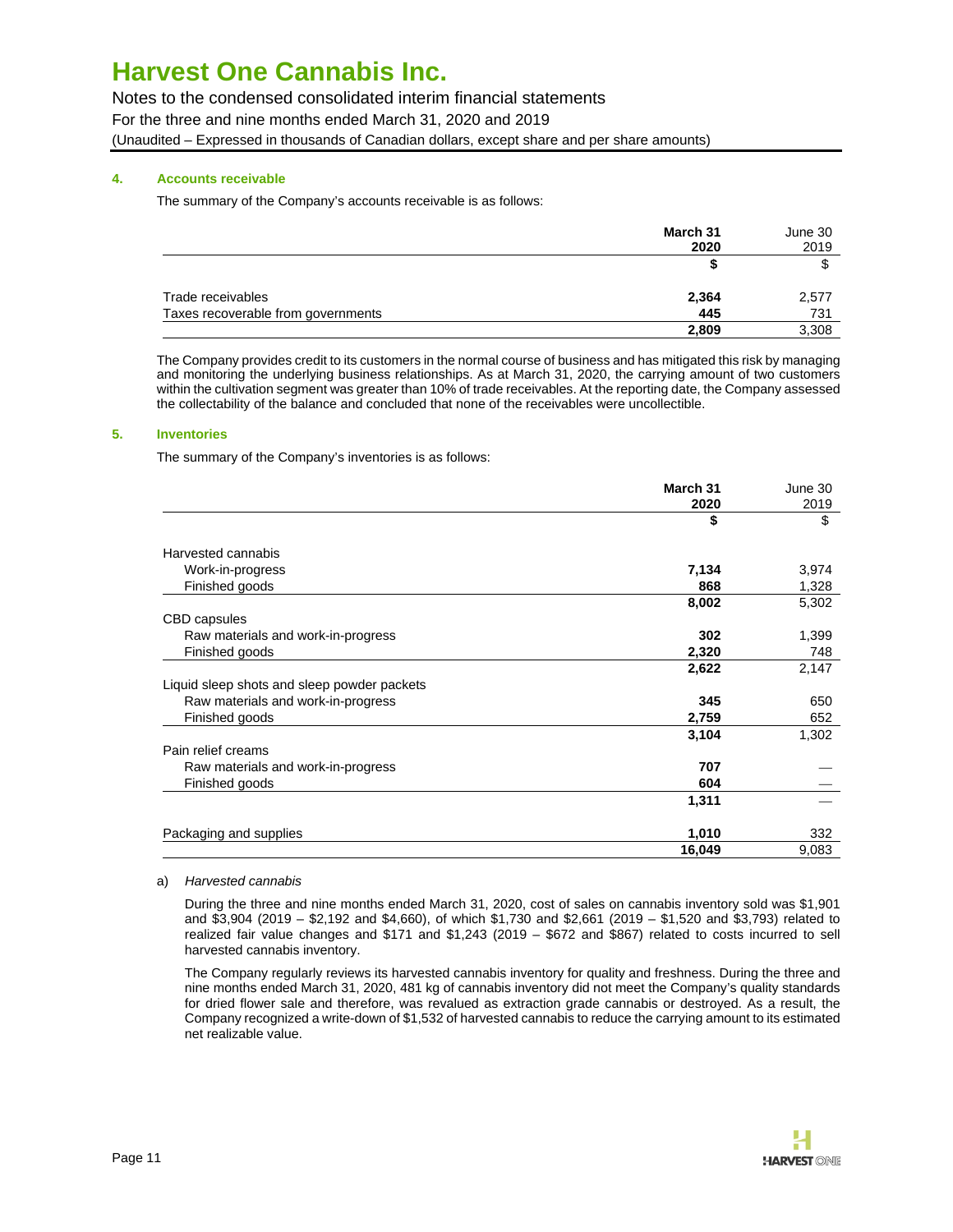Notes to the condensed consolidated interim financial statements

For the three and nine months ended March 31, 2020 and 2019

(Unaudited – Expressed in thousands of Canadian dollars, except share and per share amounts)

### **6. Biological assets**

The continuity of biological assets at March 31, 2020 and June 30, 2019, which consists of seeds and cannabis plants, is as follows:

|                                                      | March 31<br>2020 | June 30 |      |
|------------------------------------------------------|------------------|---------|------|
|                                                      |                  |         | 2019 |
|                                                      |                  |         |      |
| Balance, beginning of period                         | 857              | 904     |      |
| Unrealized change in fair value of biological assets | 3.267            | 3,992   |      |
| Transferred to inventory upon harvest                | (3,068)          | (4,039) |      |
| Balance, end of period                               | 1.056            | 857     |      |

As at March 31, 2020, included in the carrying amount of biological assets was \$1,028 in cannabis plants and \$28 in seeds (June 30, 2019 – \$821 in cannabis plants and \$36 in seeds).

Biological assets are valued in accordance with IAS 41 - Agriculture and are presented at their fair value less costs to sell up to the point of harvest. The fair value measurements for biological assets have been categorized as Level 3 of the fair value hierarchy based on the inputs to the valuation technique used, as there is currently no actively traded commodity market for plants. The fair value was determined using a valuation model to estimate the expected harvest yield per plant applied to the estimated fair value less costs to sell per gram. The significant assumptions applied in determining the fair value of biological assets are as follows:

- a) wastage of plants based on their various stages;
- b) expected yield by strain of plant of approximately 27 grams per plant based on an average of historical growing results (June 30, 2019 – approximately 21 grams per plant);
- c) percentage of costs incurred to date compared to the estimated total costs to be incurred ("stage of plant growth");
- d) percentage of costs incurred for each stage of plant growth;
- e) average selling price of \$8.30 per gram (June 30, 2019 between \$7.80 and \$10.20 per gram); and
- f) average selling costs of \$2.90 per gram (June 30, 2019 between \$1.50 and \$3.80 per gram).

The selling price used in the valuation of biological assets is based on the average selling price of cannabis products for the recreational market and can vary based on different strains being grown. Expected yields for the cannabis plant is also subject to a variety of factors, such as strains being grown, length of growing cycle, and space allocated for growing. Selling costs include packaging, labelling, shipping, and other costs incurred to sell cannabis products for the recreational market.

The Company periodically assesses the significant assumptions applied in determining the fair value of biological assets based on historical information obtained as well as planned production schedules. When there is a material change in any of the significant assumptions, the fair value of biological assets is adjusted.

During the three and nine months ended March 31, 2020, the Company determined that the fair value less costs to sell was \$5.40 per gram (three and nine months ended March 31, 2020 - \$6.30 per gram).

These estimates are subject to volatility and a number of uncontrollable factors which could significantly affect the fair value of biological assets in future periods. A 10% increase or decrease in the fair value less costs to sell or in the expected yield would result in an increase or decrease of approximately \$129 in biological assets at March 31, 2020 (June 30, 2019 – \$104).

On average, the growth cycle is 13 weeks and for in-process biological assets, the fair value at point of harvest is adjusted based on the stage of plant growth. As at March 31, 2020, on average, the biological assets were 53% complete to the next expected harvest date (June 30, 2019 – 65%).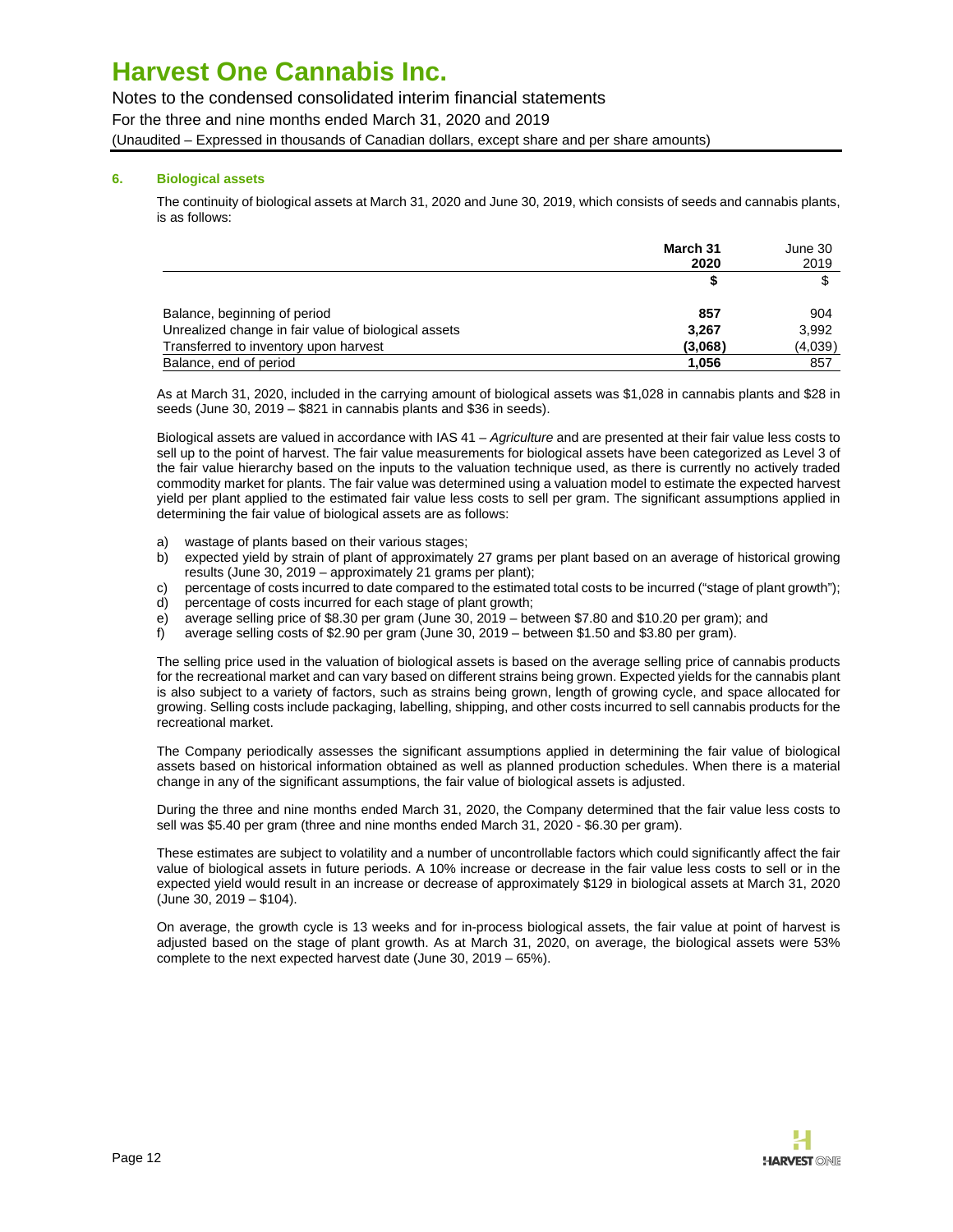Notes to the condensed consolidated interim financial statements For the three and nine months ended March 31, 2020 and 2019 (Unaudited – Expressed in thousands of Canadian dollars, except share and per share amounts)

### **7. Property, plant and equipment**

The summary of the Company's property, plant and equipment is as follows:

|                                 |           |           | <b>Building and</b> |                                 |                          | Right-of-                |         |
|---------------------------------|-----------|-----------|---------------------|---------------------------------|--------------------------|--------------------------|---------|
|                                 | Plant and | Office    | leasehold           |                                 | Construction             | use                      |         |
|                                 | equipment | equipment | improvements        | Land                            | in progress              | assets                   | Total   |
|                                 | \$        | \$        | \$                  | \$                              | \$                       | \$                       | \$      |
| Cost                            |           |           |                     |                                 |                          |                          |         |
| July 1, 2018                    | 2.575     | 386       | 5.257               | 1,395                           | 1,809                    |                          | 11,422  |
| Additions                       | 143       | 132       | 19                  |                                 | 12,252                   | $\overline{\phantom{0}}$ | 12,546  |
| <b>Additions from Greenbelt</b> |           |           |                     |                                 |                          |                          |         |
| acquisition                     | 2,742     | 17        | 6,604               | 461                             | $\overline{\phantom{0}}$ |                          | 9,824   |
| Transfers                       | 388       |           |                     |                                 | (388)                    |                          |         |
| Disposals and write-downs       | (1, 278)  |           |                     |                                 | (327)                    |                          | (1,605) |
| June 30, 2019                   | 4,570     | 535       | 11,880              | 1,856                           | 13,346                   | $\qquad \qquad -$        | 32,187  |
| <b>Accumulated depreciation</b> |           |           |                     |                                 |                          |                          |         |
| July 1, 2018                    | 628       | 98        | 156                 |                                 |                          |                          | 882     |
| Depreciation                    | 334       | 113       | 200                 |                                 |                          |                          | 647     |
| Disposals and write-downs       | (467)     |           |                     |                                 |                          |                          | (467)   |
| June 30, 2019                   | 495       | 211       | 356                 | $\hspace{0.1mm}-\hspace{0.1mm}$ |                          | $\qquad \qquad -$        | 1,062   |
|                                 |           |           |                     |                                 |                          |                          |         |
| Net book value                  |           |           |                     |                                 |                          |                          |         |
| June 30, 2019                   | 4.075     | 324       | 11,524              | 1,856                           | 13,346                   |                          | 31,125  |
| Cost                            |           |           |                     |                                 |                          |                          |         |
| July 1, 2019                    | 4,570     | 535       | 11,880              | 1,856                           | 13,346                   |                          | 32,187  |
| Additions                       | 609       | 50        |                     |                                 | 8,318                    | 954                      | 9,931   |
| <b>Additions from Delivra</b>   |           |           |                     |                                 |                          |                          |         |
| acquisition (note 10(a))        | 481       |           |                     |                                 |                          |                          | 481     |
| Transfers to assets             |           |           |                     |                                 |                          |                          |         |
| held for sale (note 13)         | (2,389)   | (17)      | (6, 556)            | (461)                           | (334)                    |                          | (9,757) |
| Disposals and write-downs       | (488)     | (32)      | (48)                | (964)                           | (392)                    | (663)                    | (2,587) |
| March 31, 2020                  | 2,783     | 536       | 5,276               | 431                             | 20,938                   | 291                      | 30,255  |
| <b>Accumulated depreciation</b> |           |           |                     |                                 |                          |                          |         |
| July 1, 2019                    | 495       | 211       | 356                 |                                 |                          |                          | 1,062   |
| Depreciation                    | 318       | 105       | 235                 |                                 |                          | 163                      | 821     |
| Transfers to assets             |           |           |                     |                                 |                          |                          |         |
| held for sale (note 13)         | (54)      | (4)       | (180)               |                                 |                          |                          | (238)   |
| Disposals and write-downs       | (233)     | (32)      | (11)                |                                 |                          | (90)                     | (366)   |
| March 31, 2020                  | 526       | 280       | 400                 |                                 |                          | 73                       | 1,279   |
|                                 |           |           |                     |                                 |                          |                          |         |
| Net book value                  |           |           |                     |                                 |                          |                          |         |
| March 31, 2020                  | 2.257     | 256       | 4,876               | 431                             | 20,938                   | 218                      | 28.976  |

#### a) Construction in progress

Additions to construction in progress during the nine months ended March 31, 2020 mainly relate to: (1) the construction of a 68,000 square foot indoor facility at the Lucky Lake property in Saskatchewan; and (2) the modular expansion on the land adjacent to the Duncan facility. The amounts capitalized to construction in progress related to these projects will be transferred to other classes of property, plant and equipment upon completion and will be depreciated over their respective useful lives once available for use.

b) Asset impairment and write-downs

During the nine months ended March 31, 2019, approximately \$200 in costs related to a facility which the Company decided not to proceed with and \$147 in costs related to other planned projects were written-off. These costs consisted of amounts capitalized in construction in progress and prepaid expenses and deposits.

#### c) Right-of-use assets

The Company adopted IFRS 16 – Leases effective July 1, 2019 (note 3). Additions during the nine months ended March 31, 2020 includes \$882 right-of-use assets on transition to IFRS 16 and \$72 of right-of-use asset additions for office leases.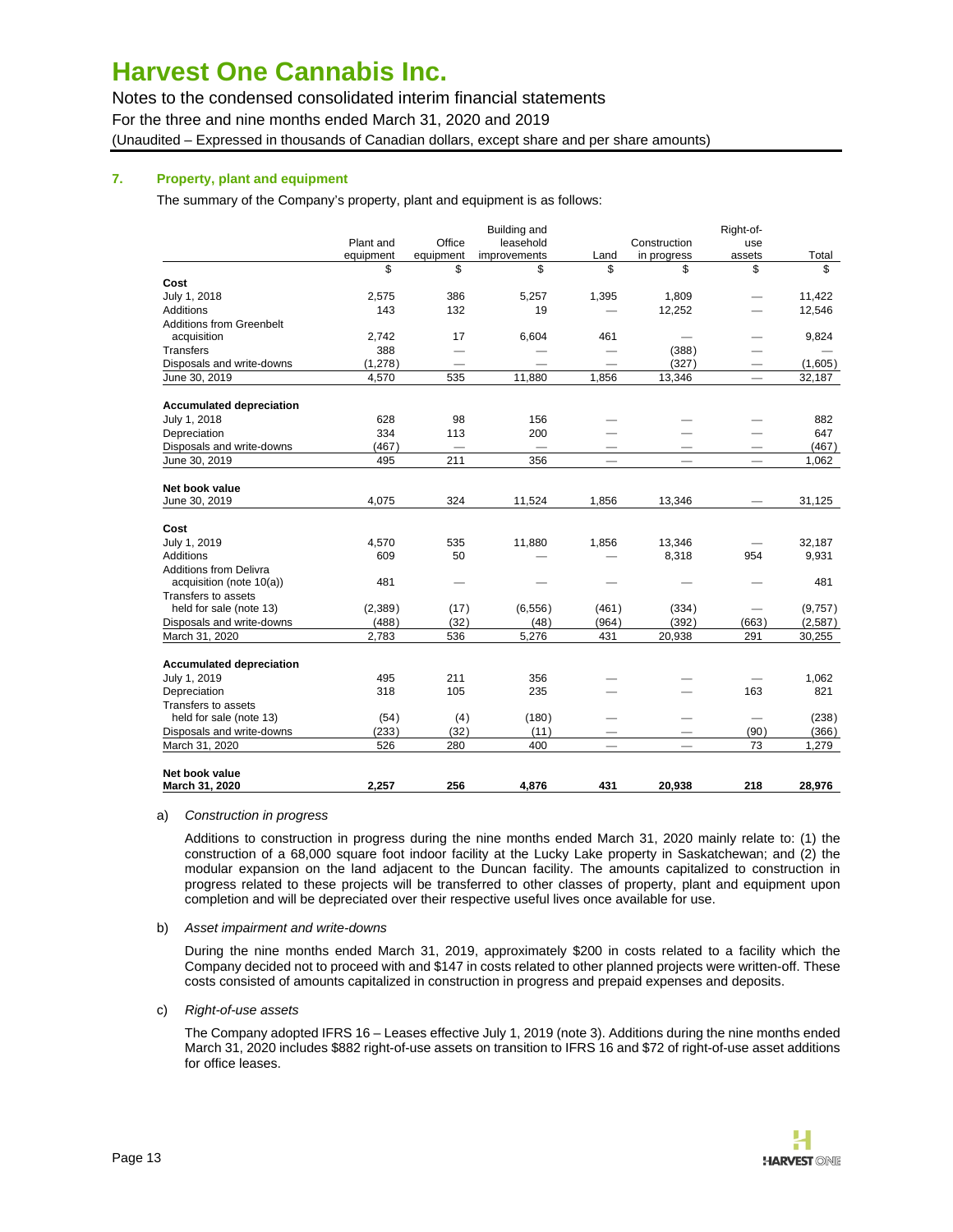Notes to the condensed consolidated interim financial statements

For the three and nine months ended March 31, 2020 and 2019

(Unaudited – Expressed in thousands of Canadian dollars, except share and per share amounts)

### **8. Investment in and loan to associate**

The summary of the Company's investment in and loan to associate is as follows:

|                         |              | March 31 | June 30 |
|-------------------------|--------------|----------|---------|
|                         | <b>Notes</b> | 2020     | 2019    |
|                         |              |          |         |
| Investment in associate | (a)          |          | 1,102   |
| Warrants in associate   |              |          | 763     |
|                         |              |          | 1,865   |

On February 25, 2020, the Company sold its 19.99% equity stake in Burb back to the founders of Burb and forgave a shareholder loan with a face value of \$250 in exchange for cash consideration of \$1,513. In addition, Burb and Harvest One concurrently agreed to terminate Harvest One's option to purchase a majority equity interest in Burb as well as outstanding warrants in the capital of Burb held by Harvest One. The Company recognized a loss of \$413 included in Other Expense.

### a) Investment in associate

The following table summarizes the carrying amount of the Company's interest in Burb:

| Share of loss for the period ended March 31, 2020                        | (195)          |
|--------------------------------------------------------------------------|----------------|
| Share of loss for the year ended June 30, 2019<br>Balance, June 30, 2019 | (217)<br>1.102 |
| Additions                                                                | 1.319          |
| Balance, June 30, 2018                                                   | \$             |
| Company's share (%)                                                      | 19.99%         |

b) Loan to associate

On September 18, 2019, the Company loaned Burb \$250 following Burb's receipt of its first retail cannabis licence. The interest rate on the loan was 6% per annum and had a maturity of 2.5 years. The loan was forgiven as described above.

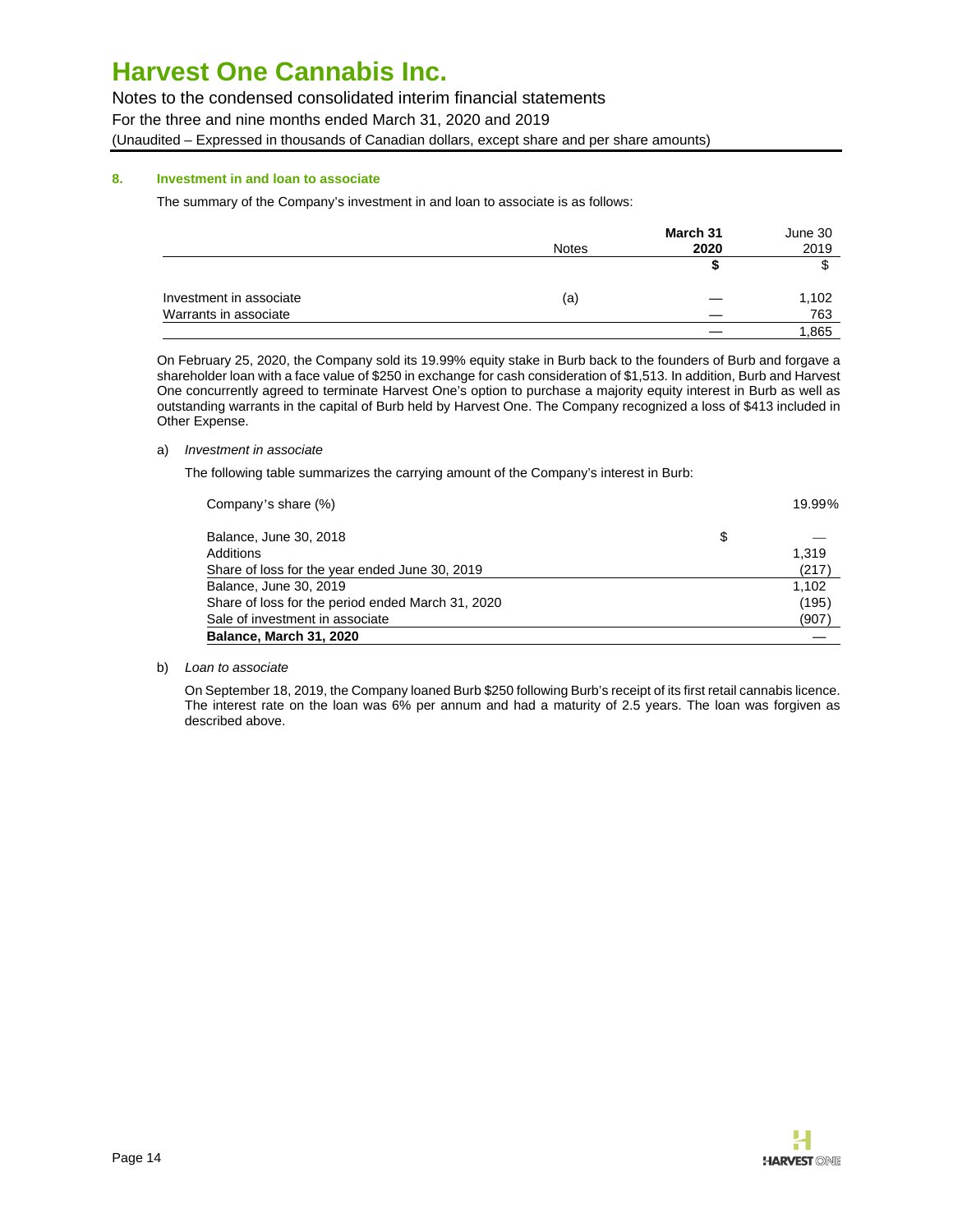Notes to the condensed consolidated interim financial statements For the three and nine months ended March 31, 2020 and 2019 (Unaudited – Expressed in thousands of Canadian dollars, except share and per share amounts)

## **9. Intangible assets**

The summary of the Company's intangible assets is as follows:

|                                      |              | Technology   |            |               |           |        |
|--------------------------------------|--------------|--------------|------------|---------------|-----------|--------|
|                                      | <b>Brand</b> | and          | In-process | Customer      | Website   |        |
|                                      | names        | formulations | R&D        | relationships | and other | Total  |
|                                      | \$           | \$           | \$         | \$            | \$        | \$     |
| Cost                                 |              |              |            |               |           |        |
| July 1, 2018                         | 4,190        |              |            | 1,540         | 58        | 5,788  |
| Additions                            |              |              |            |               | 148       | 148    |
| Additions from PhytoTech acquisition |              |              | 4,659      |               |           | 4,659  |
| June 30, 2019                        | 4,190        |              | 4,659      | 1,540         | 206       | 10,595 |
| <b>Accumulated amortization</b>      |              |              |            |               |           |        |
| July 1, 2018                         |              |              |            | 19            | 10        | 29     |
| Amortization                         |              |              |            | 220           | 12        | 232    |
| June 30, 2019                        |              |              |            | 239           | 22        | 261    |
| Net book value                       |              |              |            |               |           |        |
| June 30, 2019                        | 4,190        |              | 4,659      | 1,301         | 184       | 10,334 |
| Cost                                 |              |              |            |               |           |        |
| July 1, 2019                         | 4,190        |              | 4,659      | 1,540         | 206       | 10,595 |
| Additions                            |              |              |            |               | 22        | 22     |
| <b>Additions from Delivra</b>        |              |              |            |               |           |        |
| acquisition (note 10(a))             | 1,900        | 7,997        | 470        |               |           | 10,367 |
| March 31, 2020                       | 6,090        | 7,997        | 5,129      | 1,540         | 228       | 20,984 |
| <b>Accumulated amortization</b>      |              |              |            |               |           |        |
| July 1, 2019                         |              |              |            | 239           | 22        | 261    |
| Amortization                         |              | 1,124        |            | 165           | 9         | 1,298  |
| March 31, 2020                       |              | 1,124        |            | 404           | 31        | 1,559  |
| Net book value                       |              |              |            |               |           |        |
| March 31, 2020                       | 6.090        | 6.873        | 5.129      | 1,136         | 197       | 19.425 |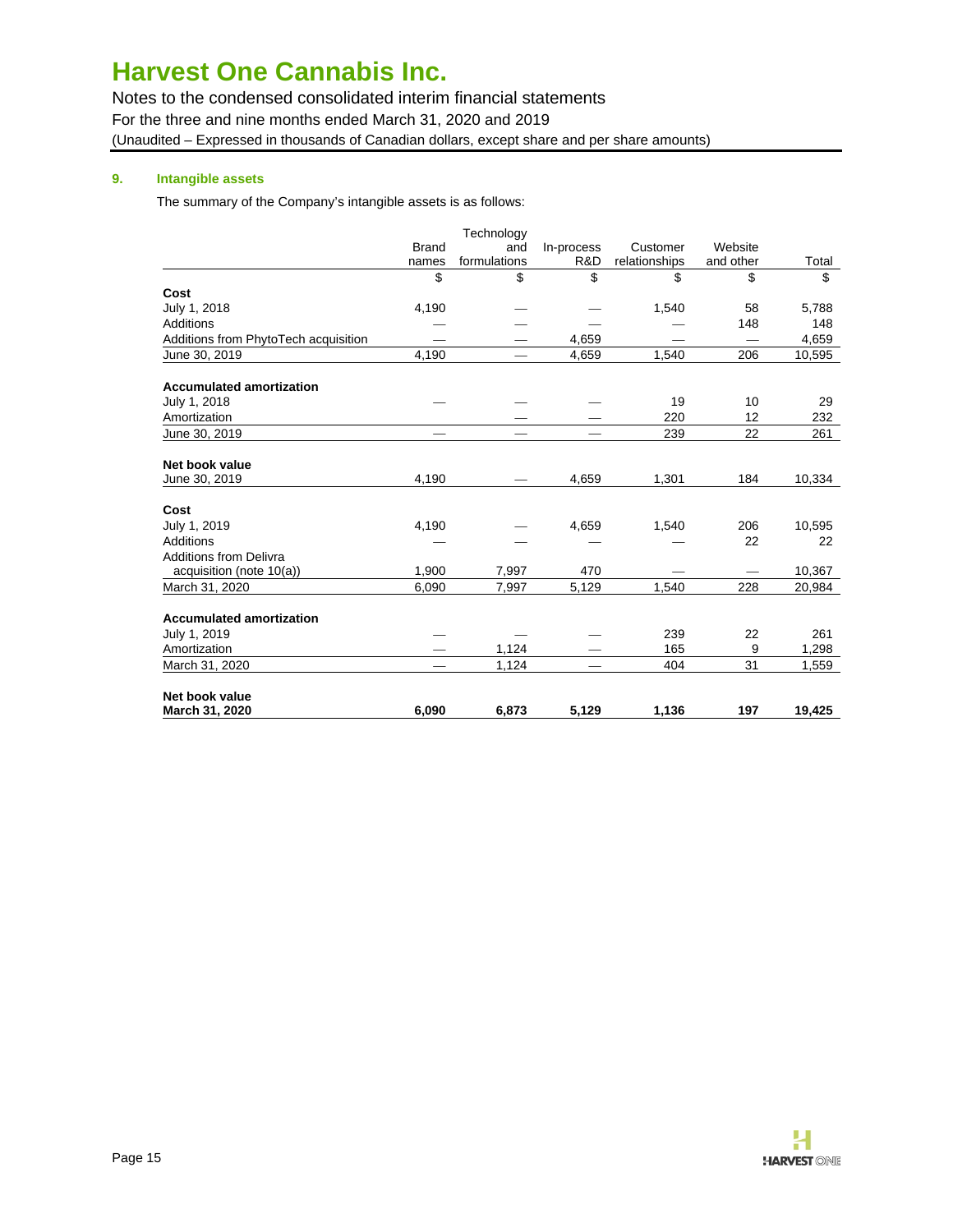Notes to the condensed consolidated interim financial statements

For the three and nine months ended March 31, 2020 and 2019

(Unaudited – Expressed in thousands of Canadian dollars, except share and per share amounts)

# **10. Asset acquisitions and business combinations**

### a) Acquisitions completed during the nine months ended March 31, 2020

The summary of the Company's asset acquisition and business combination completed during the nine months ended March 31, 2020 is as follows:

| Acquisition completed during the period ended March 31, 2020 | Delivra  |
|--------------------------------------------------------------|----------|
|                                                              | \$       |
| <b>Consideration transferred</b>                             |          |
| Common shares issued                                         | 20,639   |
| Options and warrants issued                                  | 1,255    |
|                                                              | 21,894   |
| <b>Purchase price allocation</b>                             |          |
| Net assets acquired                                          | (2,221)  |
| Intangible assets                                            |          |
| Technology and formulations                                  | 7,997    |
| Brand name                                                   | 1,900    |
| In process R&D                                               | 470      |
| Goodwill                                                     | 13,748   |
|                                                              | 21,894   |
| Net assets acquired                                          |          |
| Cash and cash equivalents                                    | 86       |
| Accounts receivables                                         | 334      |
| Prepaid expenses and deposits                                | 47       |
| Inventories                                                  | 2,650    |
| Property, plant and equipment                                | 481      |
| Assets acquired                                              | 3,598    |
| Accounts payable and accrued liabilities                     | (3,806)  |
| Loans and borrowings                                         | (2,013)  |
|                                                              | (2, 221) |
| <b>Net cash inflows</b>                                      |          |
| Cash consideration                                           |          |
| Less: cash acquired                                          | (86)     |
|                                                              | (86)     |
| <b>Acquisition costs expensed</b>                            |          |
| Nine months ended March 31, 2020                             | 33       |

On July 3, 2019, the Company completed the acquisition of all the outstanding shares of Delivra Corp. for a total consideration of \$21,894, which consisted of 28,272,622 common shares with a fair value of \$20,639; 2,907,918 options with a fair value of \$920; and 2,191,502 warrants with a fair value of \$335. The transaction was accounted for as a business combination in accordance with IFRS 3 - Business Combinations. In connection with the acquisition, the Company recognized \$517 of acquisition costs during the year ended June 30, 2019.

Delivra is a Canadian company that manufactures and sells a range of natural topical pain relief creams for joint and muscle pain, nerve pain, varicose veins, and wound healing under the LivRelief™ brand. Harvest One acquired Delivra as a means to further its strategy of providing trusted, effective products to help people in their daily lives, as there are significant synergies between both organizations. The acquisition of Delivra and its LivRelief™ brand, which produces a variety of topicals and creams with existing distribution channels across Canada, positions Harvest One for the release of cannabis-infused products in Canada.

Goodwill arose from the acquisition as the consideration paid reflects: (1) the benefit of the acquired workforce, (2) synergies with the Company's consumer segment and (3) expected revenue growth. These benefits were not recognized separately from goodwill because they do not meet the recognition criteria for identifiable intangible assets. No amount of goodwill is expected to be deductible for tax purposes.

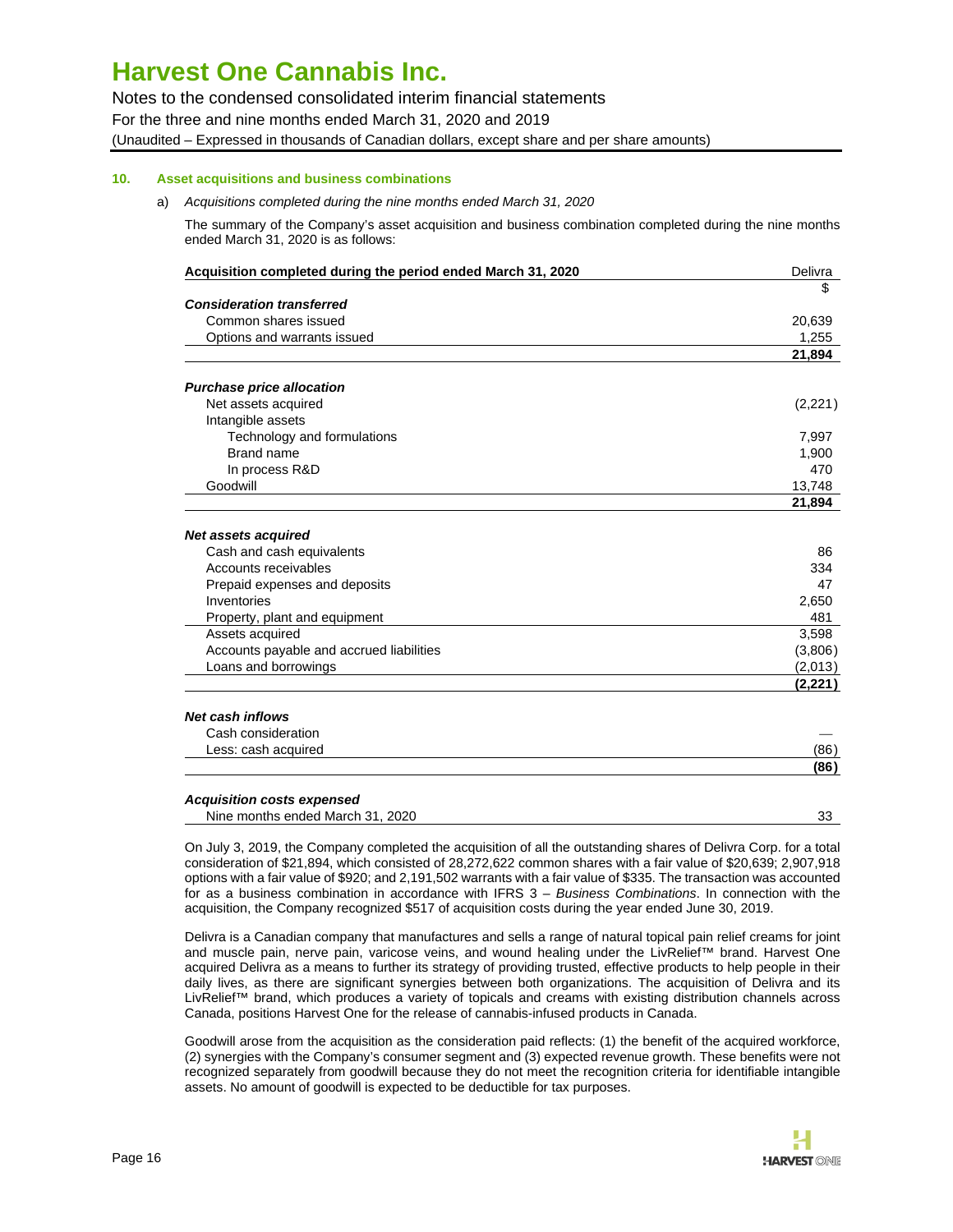Notes to the condensed consolidated interim financial statements

For the three and nine months ended March 31, 2020 and 2019

(Unaudited – Expressed in thousands of Canadian dollars, except share and per share amounts)

#### **10. Asset acquisitions and business combinations (continued)**

#### a) Acquisitions completed during the nine months ended March 31, 2020 (continued)

Management is in the process of gathering relevant information to determine and finalize the fair value of the net identifiable assets acquired. As such, the purchase price allocation for the Delivra acquisition is provisional based on estimated fair value of the identifiable assets acquired and liabilities assumed at the acquisition date. The values assigned are, therefore, preliminary and subject to change as additional information is received. Management continues to refine and finalize its purchase price allocation for the fair value of identifiable intangible assets and the allocation of goodwill.

During the three months ended March 31, 2020, the preliminary acquisition date values have been adjusted from the preliminary values previously reported as at the acquisition date. Management retrospectively recorded a \$5,303 decrease in intangible assets acquired and a \$5,303 increase in goodwill.

For the three and nine months ended March 31, 2020, Delivra contributed revenues of \$473 and \$1,566 and a net loss of \$828 and \$2,760 since the July 3, 2019 acquisition date.

#### b) Acquisitions completed during the nine months ended March 31, 2019

The summary of the Company's asset acquisition and business combination completed during the nine months ended March 31, 2019 is as follows:

| Acquisition completed during the period ended | PhytoTech      | Greenbelt |         |
|-----------------------------------------------|----------------|-----------|---------|
| March 31, 2019                                | (i)            | (ii)      | Total   |
|                                               | \$             | \$        | \$      |
| <b>Consideration transferred</b>              |                |           |         |
| Cash paid                                     | 1,000          | 3,250     | 4,250   |
| Common shares issued                          | 3,580          | 3,346     | 6,926   |
| Cash acquisition costs paid                   | 103            |           | 103     |
|                                               | 4,683          | 6,596     | 11,279  |
| <b>Purchase price allocation</b>              |                |           |         |
| Net assets acquired                           | 24             | 8,904     | 8,928   |
| Intangible assets                             |                |           |         |
| In process R&D                                | 4,659          |           | 4,659   |
| Non-controlling interest                      |                | (4,274)   | (4,274) |
| Goodwill                                      |                | 1,966     | 1,966   |
|                                               | 4,683          | 6,596     | 11,279  |
| Non-controlling interest at acquisition (%)   | 0%             | 48%       |         |
| <b>Net assets acquired</b>                    |                |           |         |
| Cash and cash equivalents                     | 28             | 302       | 330     |
| Accounts receivables                          | $\mathfrak{p}$ | 51        | 53      |
| Prepaid expenses and deposits                 |                | 7         | 7       |
| Inventories                                   |                | 104       | 104     |
| Property, plant and equipment                 |                | 9,824     | 9,824   |
| Assets acquired                               | 30             | 10,288    | 10,318  |
| Accounts payable and accrued liabilities      | (6)            | (457)     | (463)   |
| <b>Finance leases</b>                         |                | (280)     | (280)   |
| Deferred tax liability                        |                | (647)     | (647)   |
|                                               | 24             | 8,904     | 8,928   |
| <b>Net cash outflows</b>                      |                |           |         |
| Cash consideration                            | 1,103          | 3,250     | 4,353   |
| Less: cash acquired                           | (28)           | (302)     | (330)   |
|                                               | 1,075          | 2,948     | 4,023   |
| <b>Acquisition costs expensed</b>             |                |           |         |
| Nine months ended March 31, 2019              |                | 24        | 24      |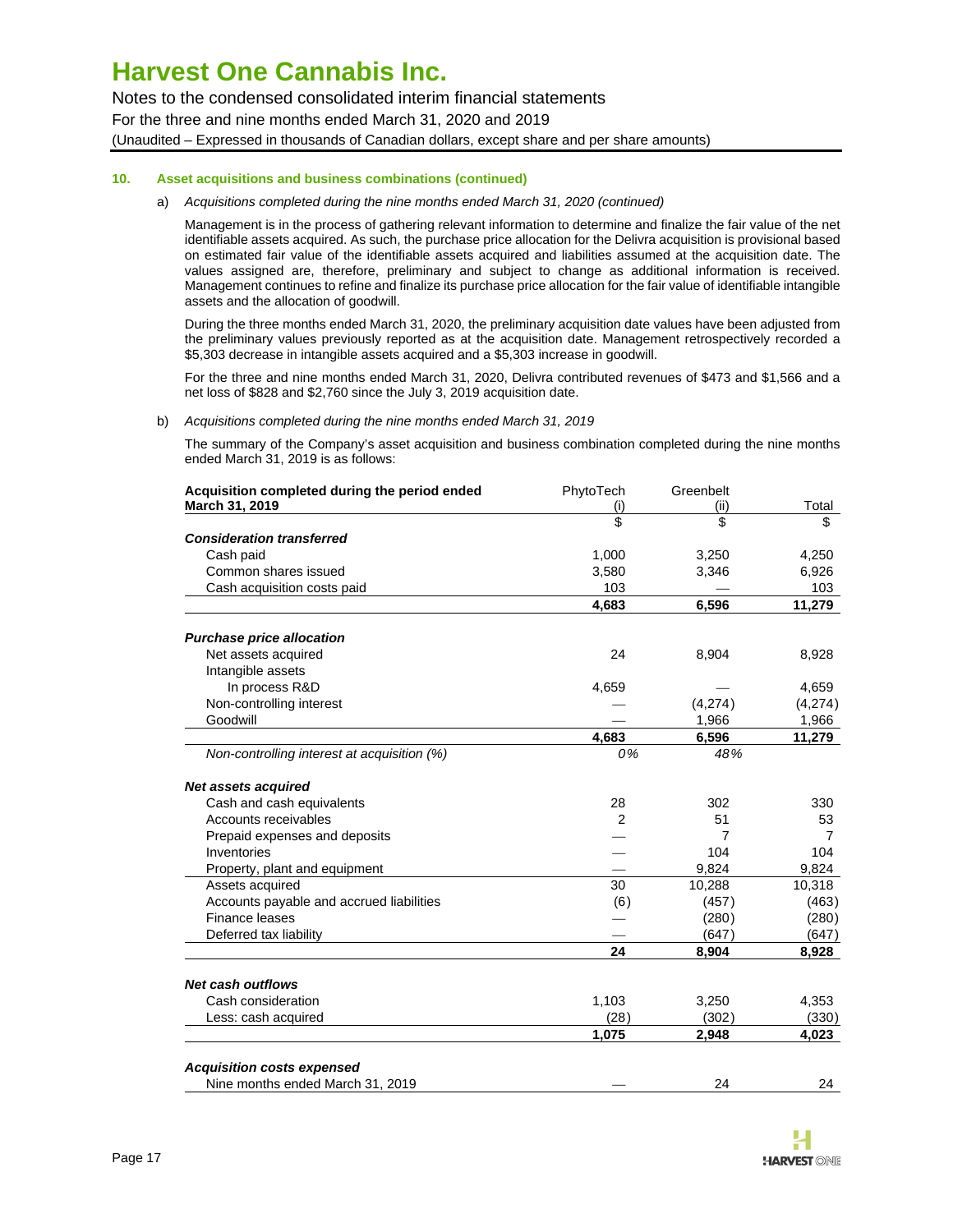Notes to the condensed consolidated interim financial statements For the three and nine months ended March 31, 2020 and 2019 (Unaudited – Expressed in thousands of Canadian dollars, except share and per share amounts)

### **10. Asset acquisitions and business combinations (continued)**

- b) Acquisitions completed during the nine months ended March 31, 2019 (continued)
	- (i) PhytoTech Therapeutics Ltd.

On November 20, 2018, the Company acquired 100% of the net assets of PhytoTech, an Israeli-based pharmaceutical research and development ("R&D") company that develops cannabinoid-based drug products for a variety of clinical trials to service the medical market and administers clinical trials using Satipharm's proprietary CBD Gelpell® capsules.

The Company acquired all of the outstanding shares of PhytoTech from the Company's majority shareholder MMJ Group Holdings Limited ("MMJ") for a total consideration of \$4,580, which consisted of \$1,000 cash and 8,326,695 common shares with a fair value of \$3,580 based on the closing share price of the Company's common shares on November 20, 2018.

The acquisition was a related party transaction, measured at the exchange value being the amounts agreed to by the parties, and was reviewed and approved by the independent members of the Company's Board of Directors. The transaction was accounted for as an asset acquisition.

(ii) Greenbelt Greenhouse Ltd.

On November 20, 2018, the Company acquired 100% of the net assets of PhytoTech, an Israeli-based On March 29, 2019, the Company acquired a 52% ownership interest in Greenbelt, a private Canadian company located in Hamilton, Ontario to control significant production of high-quality greenhouse grown cannabis for newly infused formulations of the Company's existing brands. The Company acquired 52% of Greenbelt's issued and outstanding shares for an aggregate consideration of \$6,596, consisting of \$3,250 cash and 3,521,600 common shares, with a fair value of \$3,346 based on the closing share price of the Company's common shares on March 29, 2019.

The transaction was accounted for as a business combination in accordance with IFRS 3 – Business Combinations. The non-controlling interest recognized at the acquisition date was recorded at its proportionate share of Greenbelt's fair value of identifiable net assets.

Goodwill arose from the acquisition as the consideration paid reflects: (1) the benefit of the acquired workforce and (2) expected revenue growth. These benefits were not recognized separately from goodwill because they do not meet the recognition criteria for identifiable intangible assets. No amount of goodwill is expected to be deductible for tax purposes.

### **11. Non-controlling interests**

The continuity of Greenbelt's non-controlling interest at March 31, 2020 and June 30, 2019 as follows:

| <b>Balance, March 31, 2020</b>                                        | 4,210    |
|-----------------------------------------------------------------------|----------|
| Share of loss for the period ended March 31, 2020                     | (379)    |
| Balance, June 30, 2019                                                | 4,589    |
| Share of loss for the year ended June 30, 2019                        | (113)    |
| Non-controlling interest adjustment for change in ownership interests | 428      |
| Non-controlling interest arising on acquisition of Greenbelt          | 4.274    |
| Balance, June 30, 2018                                                | \$       |
| Company's ownership interest (%)                                      | $50.1\%$ |

The Company also entered into a loan facility agreement with Greenbelt dated March 29, 2019, pursuant to which the Company agreed to provide a secured bridge loan facility to Greenbelt of up to \$3,500 bearing interest of 4.5% per annum over a one-year term. Under the loan facility, Greenbelt may draw down funds for the purpose of completing the planned retrofit of Greenbelt's greenhouse facility. As at March 31, 2020, \$nil funds have been drawn from the secured bridge loan facility.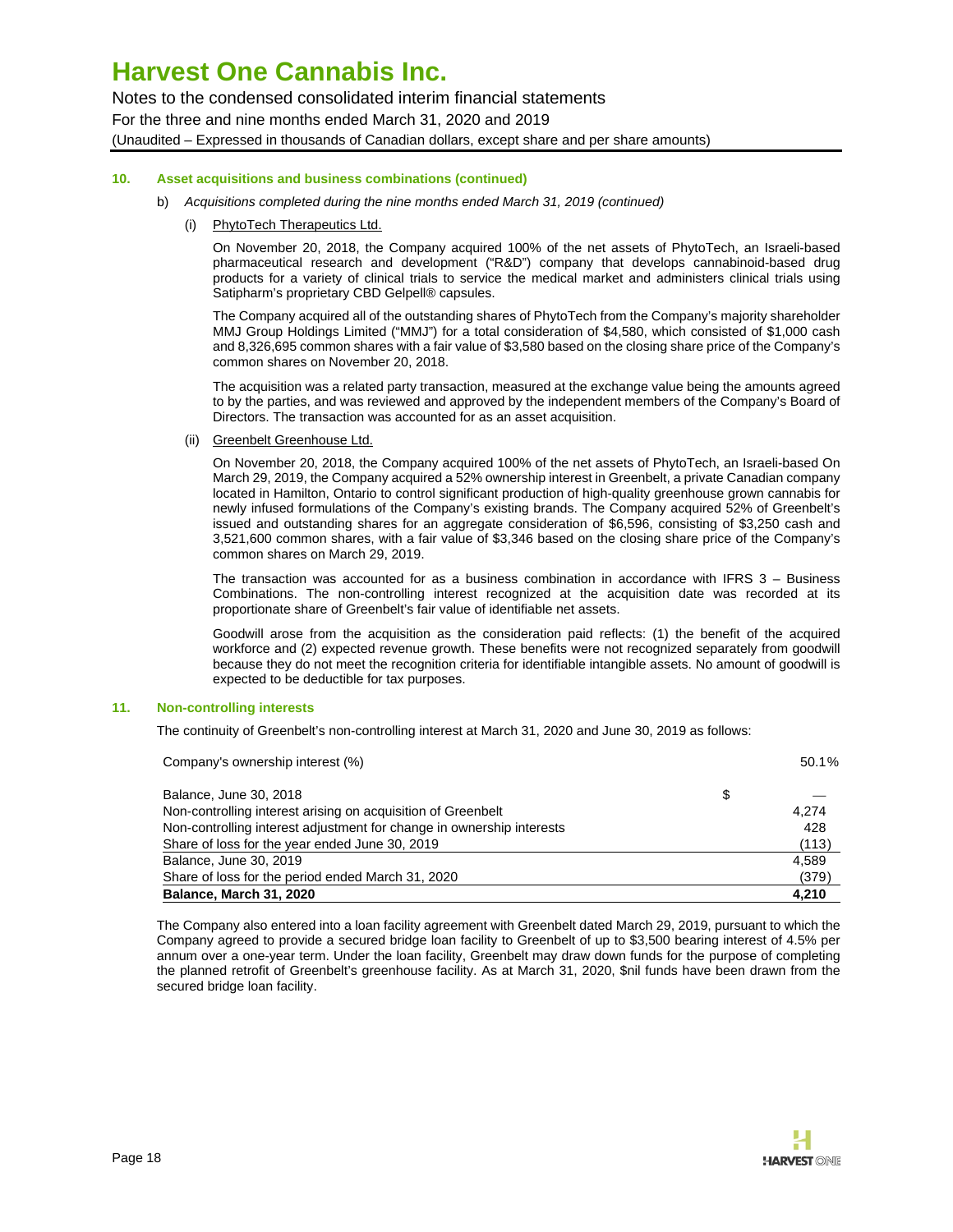Notes to the condensed consolidated interim financial statements For the three and nine months ended March 31, 2020 and 2019

(Unaudited – Expressed in thousands of Canadian dollars, except share and per share amounts)

### **12. Goodwill**

The summary of the Company's goodwill is as follows:

|                            | March 31 | June 30 |  |
|----------------------------|----------|---------|--|
|                            | 2020     | 2019    |  |
|                            |          | J       |  |
| Consumer segment           |          | 21,617  |  |
| <b>Cultivation segment</b> |          | 1,966   |  |
|                            |          | 23,583  |  |

At the end of each reporting period, the Company assesses whether there were events or changes in circumstances that would indicate that an asset may be impaired. As part of this assessment, the Company considers both external and internal sources of information, including the overall financial performance and relevant entity-specific factors. During the periods ended March 31, 2020 and December 31, 2019, the Company identified the following impairment indicators: (1) a decline in stock price resulting in the carrying amount of the Company's net assets exceeding the Company's market capitalization and (2) a delay in expected sales and profitability compared to management's initial forecasts primarily driven by slower than expected development of the cannabis market in Canada. Furthermore, the assumptions used by management to value goodwill arising from previous acquisitions have been revised due to rapidly evolving market conditions. As a result of these indicators, management performed impairment tests as at March 31, 2020 and December 31, 2019. For the purpose of the impairment tests, management assessed the consumer segment and the cultivation segment to be the lowest level at which management monitored goodwill.

During the three and nine months ended March 31, 2020, the Company recognized impairment charges of \$27,465 and \$35,365 (2019 - \$nil and \$nil) in the consumer segment and \$nil and \$1,966 (2019 - \$nil and \$nil) in the cultivation segment (see note 13) to reduce the carrying value to the recoverable amount.

The recoverable amount of the consumer segment (comprised of a single CGU) was determined using the value-inuse method. Management estimated the recoverable amount of goodwill and indefinite life intangible assets based on discounted cash flows (five-year projections and a terminal year thereafter) and incorporated assumptions that would be used by an independent market participant. The key assumptions used in the calculation of the recoverable amount include future cash flows and growth rates, future weighted average cost of capital and terminal growth rate. Management used a range of growth rates between 3% to 75%, a discount rate of 20% and a terminal growth rate of 2%. These key assumptions were based on historical data from internal sources as well as industry and market trends.

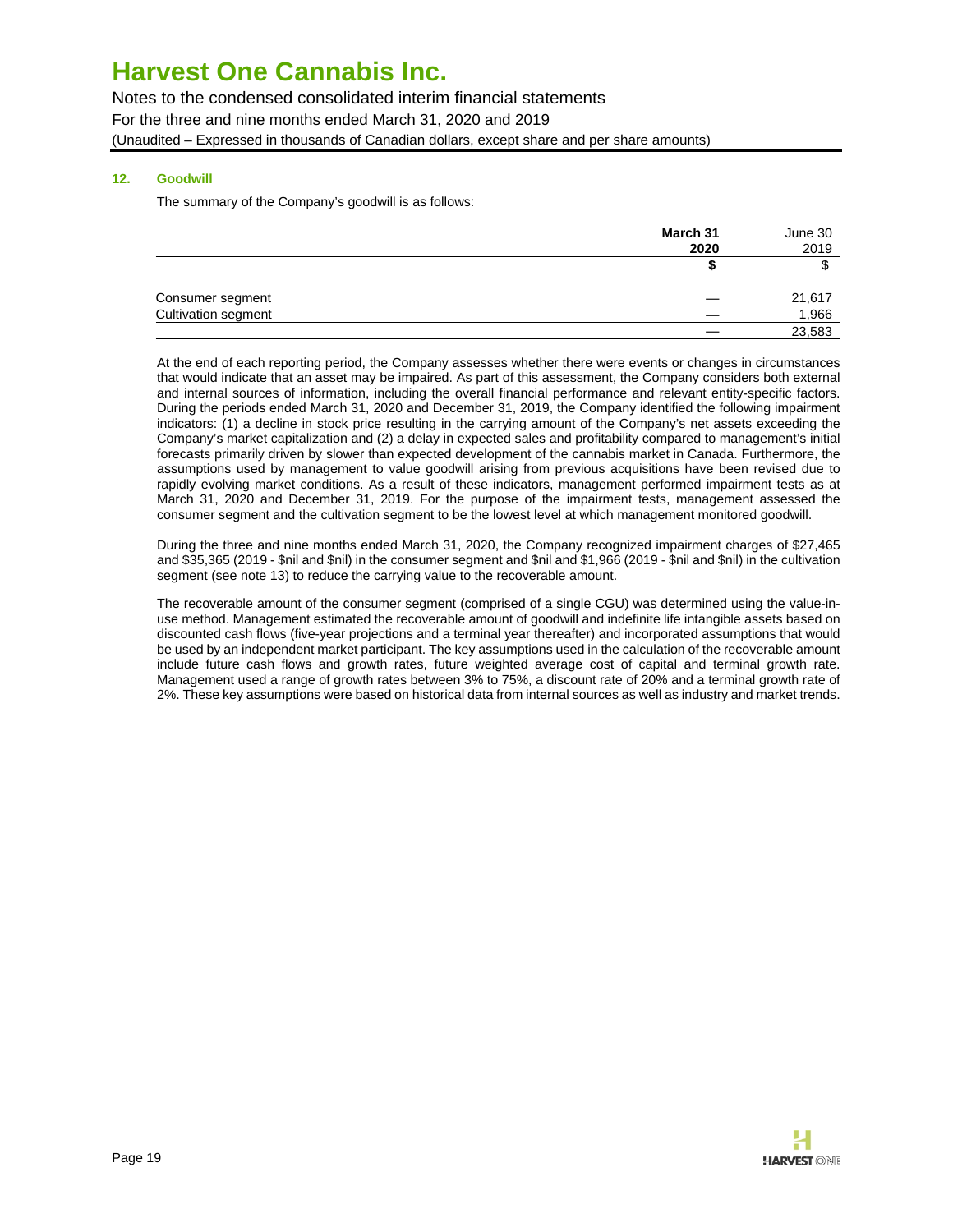Notes to the condensed consolidated interim financial statements For the three and nine months ended March 31, 2020 and 2019 (Unaudited – Expressed in thousands of Canadian dollars, except share and per share amounts)

### **13. Assets held for sale**

On February 12, 2020, the Company announced that its Board of Directors initiated a process to evaluate a range of strategic alternatives available to the Company (the "Strategic Review"). The Board of Directors appointed a special committee of independent directors to oversee the Strategic Review.

As part of the Strategic Review, the Company committed to a plan to sell certain non-core assets primarily within the cultivation segment. On March 31, 2020, the Company completed the sale of the Lillooet Property for cash consideration of \$770. In connection with the sale, the Company recognized a loss of \$587 included in Other Expense.

As at March 31, 2020, the assets held for sale is comprised of assets of \$9,807 less liabilities of \$1,157 related to the Company's 50.1% ownership interest in Greenbelt, detailed as follows:

| Cash and cash equivalents                | \$<br>48 |
|------------------------------------------|----------|
| Accounts receivable                      | 39       |
| Prepaid expenses and deposits            | 201      |
| Property, plant and equipment            | 9.519    |
| Accounts payable and accrued liabilities | (325)    |
| Loans and lease liabilities (note 15(b)) | (185)    |
| Deferred tax liability                   | (647)    |
| Balance, March 31, 2020                  | 8,650    |

During the nine months ended March 31, 2020, the Company recognized a \$1,966 impairment charge in the cultivation segment upon classifying these assets as held for sale.

#### **14. Accounts payable and accrued liabilities**

The summary of the Company's accounts payable and accrued liabilities is as follows:

|                            | March 31<br>2020 | June 30<br>2019 |
|----------------------------|------------------|-----------------|
|                            | \$               | \$              |
| Trade payables             | 11,418           | 3,586           |
| <b>Accrued liabilities</b> | 2,164            | 4,143           |
| Payroll liabilities        | 253              | 325             |
| Other payables             | 660              | 247             |
|                            | 14.495           | 8,301           |

Trade payables, accrued liabilities, payroll liabilities and other payables are non-interest bearing. All amounts are expected to be settled within 12 months.

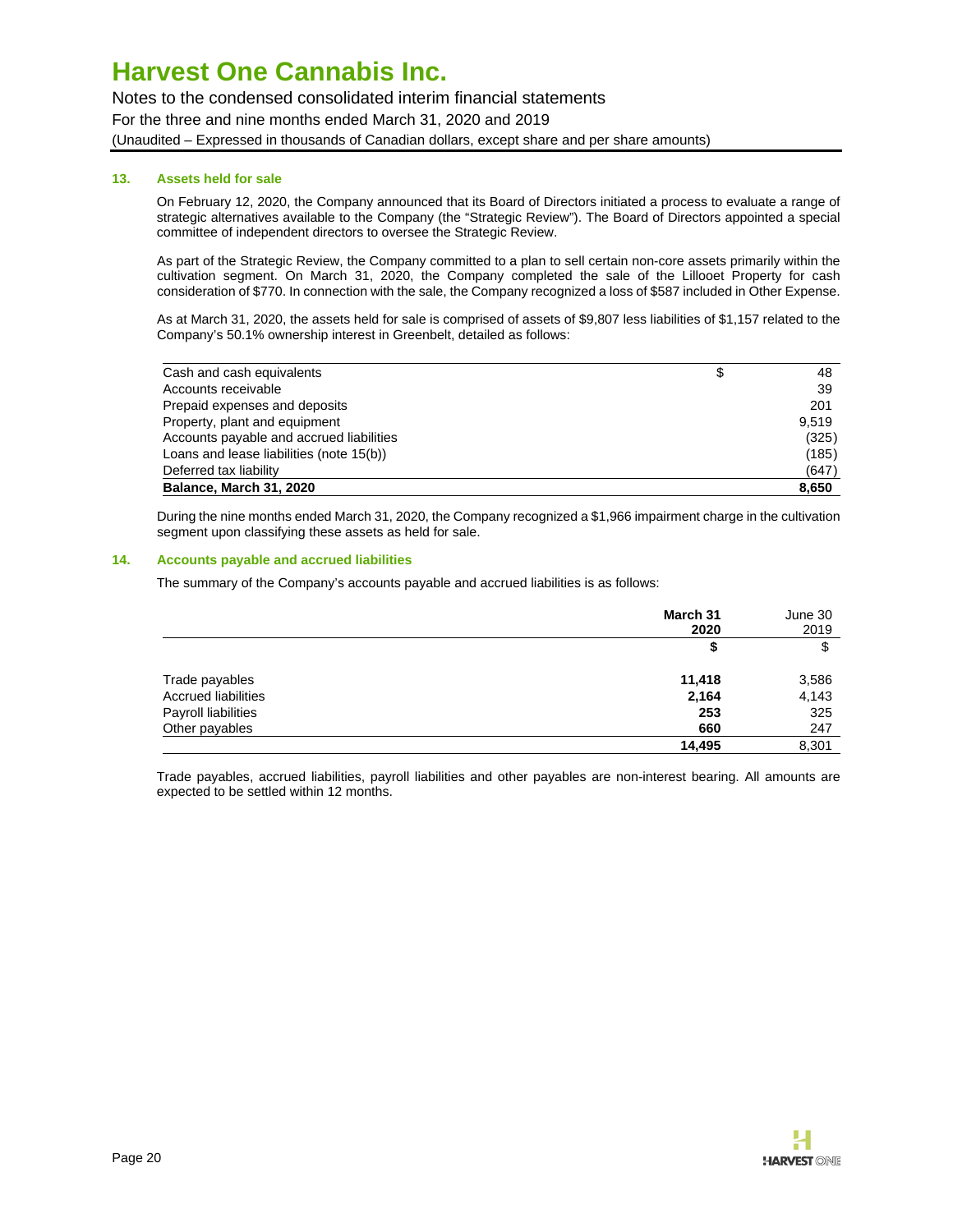Notes to the condensed consolidated interim financial statements

For the three and nine months ended March 31, 2020 and 2019

(Unaudited – Expressed in thousands of Canadian dollars, except share and per share amounts)

### **15. Loans and lease liabilities**

The summary of the Company's loans and borrowings is as follows:

|                                   |              | March 31 | June 30 |
|-----------------------------------|--------------|----------|---------|
|                                   | <b>Notes</b> | 2020     | 2019    |
|                                   |              | S        | \$      |
| Secured and unsecured loans       | (a)          | 1,865    |         |
| Secured loan from related party   | (b)          | 2,065    |         |
| Lease liabilities                 | (c)          | 758      | 240     |
| Total loans and lease liabilities |              | 4,688    | 240     |
| Current portion                   |              | (2, 345) | (101)   |
| Non-current portion               |              | 2,343    | 139     |

a) Secured and unsecured loans

In connection with the Delivra acquisition on July 3, 2019 (note 10), the Company assumed eight unsecured loans from the Atlantic Canada Opportunities Agency ("ACOA") and one secured loan from Finance PEI. The summary of the secured and unsecured loans assumed is as follows:

|                              | Effective<br>Interest<br>Rate | Maturity | Face<br>Value | Balance,<br>July 3,<br>2019 | Accretion |                  | Total |
|------------------------------|-------------------------------|----------|---------------|-----------------------------|-----------|------------------|-------|
|                              |                               |          | \$            | \$                          | \$        | Repayments<br>\$ | \$    |
|                              |                               |          |               |                             |           |                  |       |
| Balance, July 1, 2019        |                               |          |               |                             |           |                  |       |
| Loans assumed on acquisition |                               |          |               |                             |           |                  |       |
| ACOA 201210                  | 16%                           | (i)      | 2,860         | 1,064                       | 132       |                  | 1,196 |
| ACOA 201246                  | 16%                           | 2019     | 17            | 3                           | 2         | (5)              |       |
| ACOA 202454                  | 16%                           | 2022     | 85            | 62                          |           | (15)             | 54    |
| ACOA 203110                  | 16%                           | 2024     | 197           | 134                         | 15        | (27)             | 122   |
| ACOA 205145                  | 16%                           | 2020     | 37            | 27                          | 3         | (13)             | 17    |
| ACOA 206091                  | 16%                           | 2022     | 76            | 55                          | 6         | (12)             | 49    |
| ACOA 206924                  | 16%                           | 2025     | 117           | 71                          | 8         | (11)             | 68    |
| ACOA 207593                  | 16%                           | (i)      | 484           | 306                         | 40        |                  | 346   |
| <b>Finance PEI</b>           | 9%                            | 2020     | 47            | 35                          |           | (23)             | 13    |
| Balance, March 31, 2020      |                               |          | 3,920         | 1,757                       | 214       | (106)            | 1,865 |

(i) The annual instalments are calculated as 5% to 10% of forecasted revenues from pipeline products for the calendar year immediately preceding the due date of the respective payment, with an estimated commencement date of August 31, 2021 to August 31, 2022.

The loans with ACOA are through the Atlantic Innovation Fund for the specified projects, in which repayable contributions are received by the Company to a maximum amount based on the lesser of: (i) a percentage of eligible costs, plus a percentage of working capital requirements for the project in certain instances, and (ii) a specified amount. The Company must meet certain conditions of assistance, which are specific to each agreement and project, including maintaining specified amounts of equity.

b) Secured loan from related party

On January 10, 2020, the Company entered into a secured loan agreement with MMJ for a loan in the principal amount of \$2,000 (the "Loan"). The Loan bears interest at a rate of 15% per annum and the principal and accrued interest is payable in arrears within 60 days of the Issue Date. On March 10, 2020, MMJ agreed to extend the maturity date of the Loan to June 12, 2020, subject to earlier repayment in certain circumstances. The Company issued common share purchase warrants in consideration for the extension. These warrants were issued on April 3, 2020 and is described further in note 22(a). On June 8, 2020, MMJ agreed to defer repayment of the Loan to July 17, 2020 and is described further in note 22(c).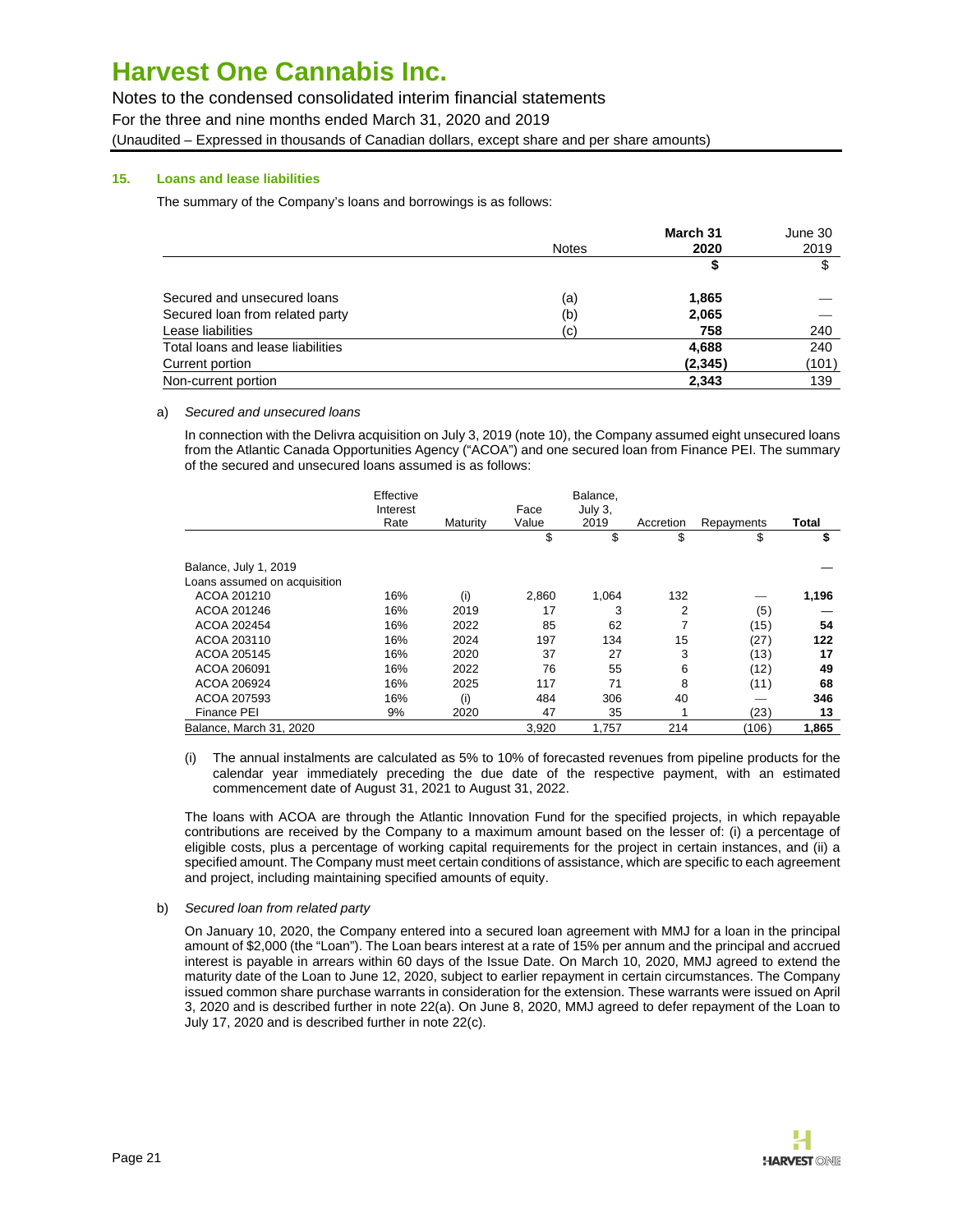Notes to the condensed consolidated interim financial statements For the three and nine months ended March 31, 2020 and 2019

(Unaudited – Expressed in thousands of Canadian dollars, except share and per share amounts)

### **15. Loans and borrowings (continued)**

### c) Lease liabilities

The continuity of the Company's lease liabilities at March 31, 2020 and June 30, 2019 is as follows:

| Balance, June 30, 2018                                                      | \$    |
|-----------------------------------------------------------------------------|-------|
| Additions on acquisition of Greenbelt                                       | 280   |
| Lease payments                                                              | (46)  |
| Interest expense on lease liabilities                                       | -6    |
| Balance, June 30, 2019                                                      | 240   |
| Recognition of lease liabilities on initial application of IFRS 16 (note 3) | 882   |
| Adjusted balance, July 1, 2019                                              | 1,122 |
| Additions on acquisition of Delivra (note 10)                               | 72    |
| Interest expense on lease liabilities                                       | 107   |
| Lease payments                                                              | (295) |
| Transfer to liabilities associated with assets held for sale (note 13)      | (185) |
| Termination of lease liability                                              | (63)  |
| <b>Balance, March 31, 2020</b>                                              | 758   |

### **16. General and administration expenses**

The summary of the Company's general and administration expenses is as follows:

|                                      | Three months ended<br>March 31 |       |        | Nine months ended<br>March 31 |
|--------------------------------------|--------------------------------|-------|--------|-------------------------------|
|                                      | 2020                           | 2019  | 2020   | 2019                          |
|                                      | \$                             | \$    | \$     | \$                            |
| Insurance                            | 261                            | 168   | 656    | 371                           |
| Investor relations                   | 32                             | 130   | 338    | 313                           |
| Office and general                   | 332                            | 486   | 1,146  | 932                           |
| Professional and consulting services | 544                            | 576   | 1,786  | 1,726                         |
| Regulatory                           | 28                             | 29    | 110    | 34                            |
| Rent                                 | 39                             | 128   | 153    | 323                           |
| Salaries, bonus and benefits         | 1,872                          | 1,651 | 6,430  | 4,686                         |
| Travel                               | 92                             | 173   | 523    | 595                           |
|                                      | 3,200                          | 3,341 | 11,142 | 8,980                         |

### **17. Share capital**

### a) Authorized

The Company has an unlimited number of authorized common shares with no par value.

### b) Issued capital

At March 31, 2020, 215,079,486 common shares (June 30, 2019 – 185,819,851) were issued and fully paid.

During the nine months ended March 31, 2020, the Company issued common shares as follows:

|                                   | Number of  | Share   |
|-----------------------------------|------------|---------|
|                                   | shares     | capital |
|                                   | #          |         |
| Acquisition of Delivra (note 10)  | 28,272,622 | 20,639  |
| Common shares issued for services | 987.013    | 471     |
|                                   | 29,259,635 | 21.110  |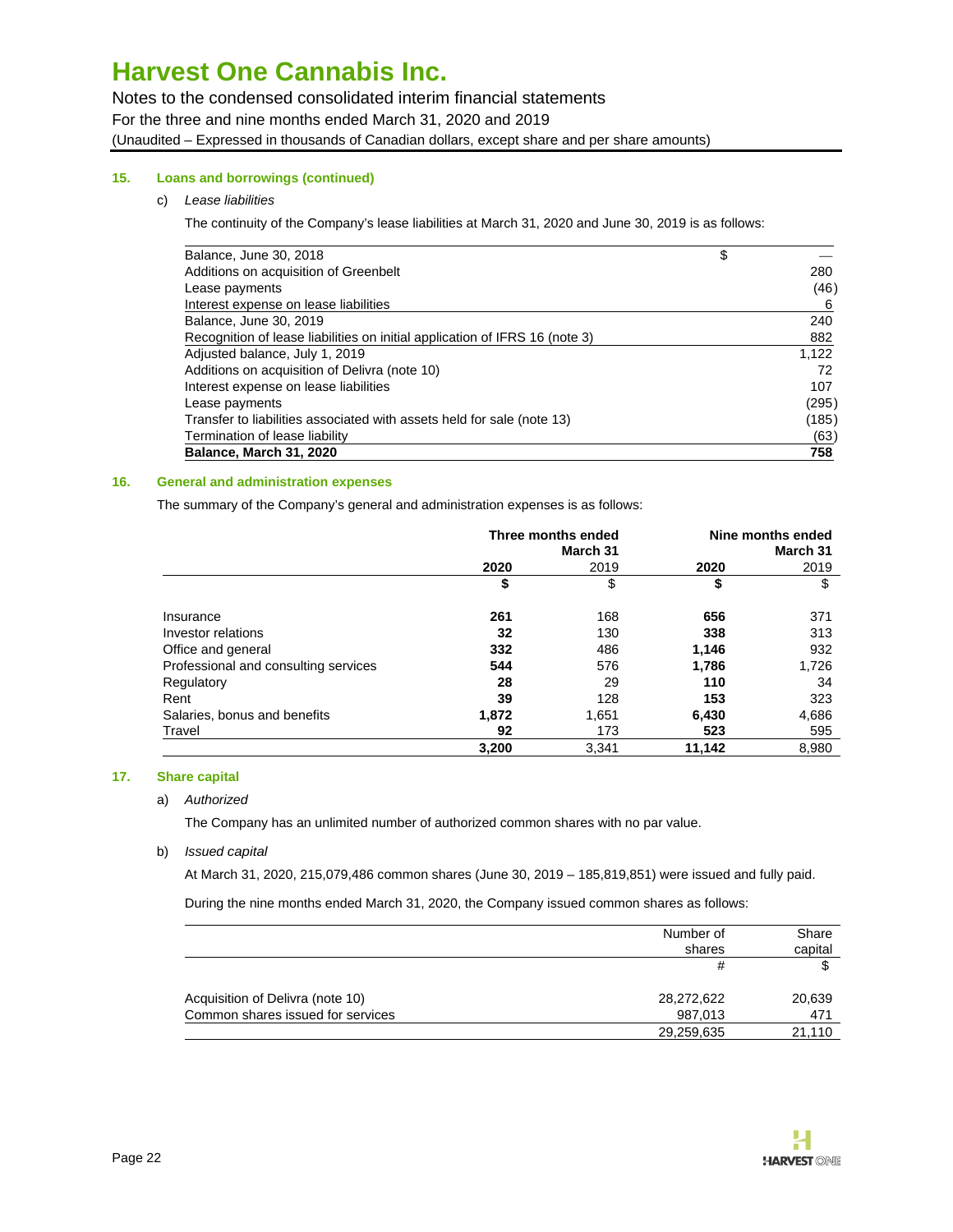Notes to the condensed consolidated interim financial statements

For the three and nine months ended March 31, 2020 and 2019

(Unaudited – Expressed in thousands of Canadian dollars, except share and per share amounts)

## **18. Other reserves**

The summary of the Company's other reserves is as follows:

|                                  | Share-based |          |       |        |
|----------------------------------|-------------|----------|-------|--------|
|                                  | awards      | Warrants | Other |        |
|                                  | (a)         | (b)      | (c)   | Total  |
|                                  | \$          | \$       | \$    | \$     |
| Balance, June 30, 2018           | 3,465       | 9.648    | 743   | 13,856 |
| Share-based compensation         | 4,245       |          |       | 4,245  |
| Warrants exercised               |             | (131)    |       | (131)  |
| Change in ownership interests in |             |          |       |        |
| subsidiaries (note 11)           |             |          | 72    | 72     |
| Balance, June 30, 2019           | 7,710       | 9,517    | 815   | 18,042 |
| Share-based compensation         | 2,428       |          |       | 2,428  |
| Acquisition of Delivra (note 10) | 920         | 335      |       | 1,255  |
| Balance, March 31, 2020          | 11,058      | 9,852    | 815   | 21,725 |

#### a) Share-based awards

(i) Stock options

The Company has established a share purchase option plan ("Plan") whereby the Company's Board of Directors may from time to time grant stock options to employees and non-employees. The maximum number of shares that may be reserved for issuance under the Plan is 10% of the issued and outstanding common shares of the Company. Vesting is determined by the Board of Directors.

The continuity of the Company's stock options at March 31, 2020 and June 30, 2019 is as follows:

|                               | Number outstanding | Weighted average<br>exercise price |
|-------------------------------|--------------------|------------------------------------|
|                               | #                  | \$                                 |
| Outstanding at June 30, 2018  | 9,025,000          | 0.82                               |
| Granted                       | 12,460,000         | 0.79                               |
| Expired                       | (2, 113, 334)      | 0.75                               |
| Forfeited                     | (1,586,666)        | 0.98                               |
| Outstanding at June 30, 2019  | 17,785,000         | 0.79                               |
| Granted                       | 4,342,918          | 0.80                               |
| Expired                       | (2,002,922)        | 0.77                               |
| Forfeited                     | (1,900,850)        | 0.77                               |
| Outstanding at March 31, 2020 | 18,224,146         | 0.80                               |

In connection with the Delivra acquisition on July 3, 2019 (note 10), the Company issued 2,907,918 replacement options to holders of Delivra options. Each stock option entitles the holder to purchase one common share at an exercise price between \$0.59 to \$1.26 for a period of one to five years following the grant date of which 2,409,608 stock options vested immediately and the remaining stock options vest over seven months.

During the three and nine months ended March 31, 2020, the Company granted a total of 50,000 and 1,435,000 stock options under the Company's stock option incentive plan to certain directors, officers and employees of the Company. Each stock option entitles the holder to purchase one common share at an exercise price between \$0.17 to \$0.56 for a period of five years following the grant date of which 105,000 stock options vested immediately and the remaining stock options vest over three years.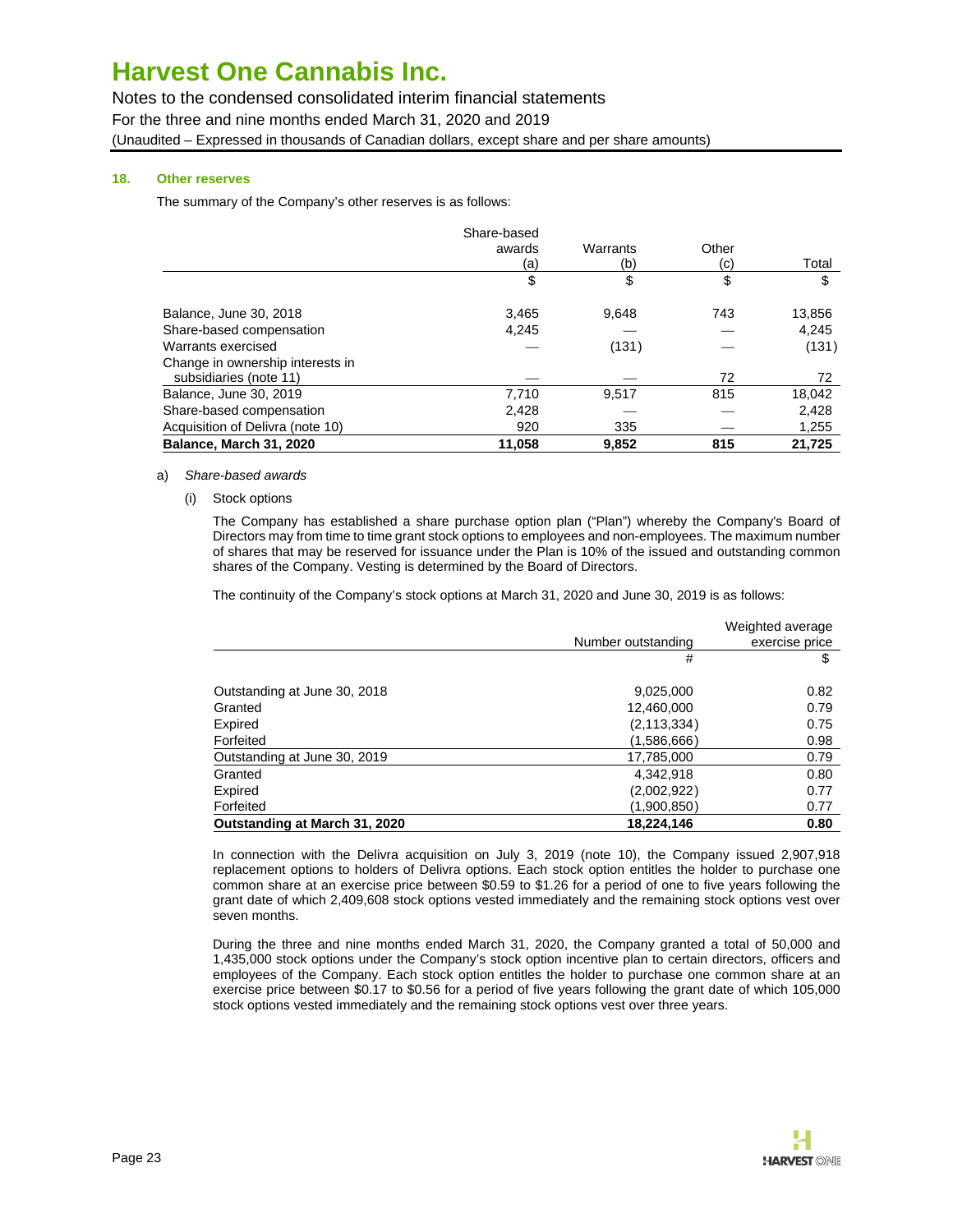Notes to the condensed consolidated interim financial statements For the three and nine months ended March 31, 2020 and 2019 (Unaudited – Expressed in thousands of Canadian dollars, except share and per share amounts)

### **18. Other reserves (continued)**

- a) Share-based awards (continued)
	- (i) Stock options (continued)

In determining the amount of share-based compensation, the Company used the Black-Scholes option pricing model to establish the fair value of stock options granted during the nine months ended March 31, 2020 and 2019 by applying the following assumptions:

|                                  | March 31            | March 31          |
|----------------------------------|---------------------|-------------------|
|                                  | 2020                | 2019              |
| Risk-free interest rate          | $1.22\% - 1.80\%$   | $2.07\% - 2.20\%$ |
| Expected life of options (years) | $0.6 - 4.3$         | 3.6               |
| Expected annualized volatility   | $75.00\% - 92.50\%$ | 86.47% – 87.04%   |
| Expected dividend yield          | Nil                 | Nil               |

Volatility was estimated by using the historical prices of the Company's common shares. The expected life in years represents the period of time that the stock options granted are expected to be outstanding. The risk-free rate was based on the zero-coupon Canada government bonds with a remaining term equal to the expected life of the stock option.

The number of options outstanding and exercisable at March 31, 2020 is as follows:

|                    |                     |                | Number of     |
|--------------------|---------------------|----------------|---------------|
|                    | Number of stock     |                | stock options |
| Expiry date        | options outstanding | Exercise price | exercisable   |
|                    | #                   | \$             | #             |
| May 15, 2020       | 5,710,000           | 0.77           | 5,710,000     |
| June 15, 2020      | 119,000             | 1.01           | 119,000       |
| August 21, 2020    | 59,500              | 1.18           | 59,500        |
| September 11, 2020 | 4,777               | 1.26           | 4,777         |
| November 30, 2020  | 440,300             | 0.84           | 440,300       |
| January 26, 2021   | 223,125             | 1.26           | 223,125       |
| October 3, 2021    | 92,969              | 1.26           | 92,969        |
| December 19, 2021  | 434,350             | 1.26           | 434,350       |
| April 27, 2022     | 2,050,000           | 0.75           | 2,050,000     |
| January 24, 2023   | 877,625             | 0.76           | 877,625       |
| January 25, 2023   | 150,000             | 1.77           | 112,500       |
| May 28, 2023       | 675,000             | 0.84           | 362,500       |
| July 3, 2023       | 2,290,000           | 0.77           | 992,333       |
| September 18, 2023 | 800,000             | 0.91           | 266,668       |
| October 12, 2023   | 297,500             | 0.61           | 297,500       |
| April 22, 2024     | 2,265,000           | 0.85           | 75,000        |
| June 17, 2024      | 300,000             | 0.68           |               |
| July 31, 2024      | 360,000             | 0.56           |               |
| August 26, 2024    | 300,000             | 0.55           | 45,000        |
| September 4, 2024  | 725,000             | 0.52           | 60,000        |
| January 21, 2025   | 50,000              | 0.17           |               |
|                    | 18,224,146          |                | 12,223,147    |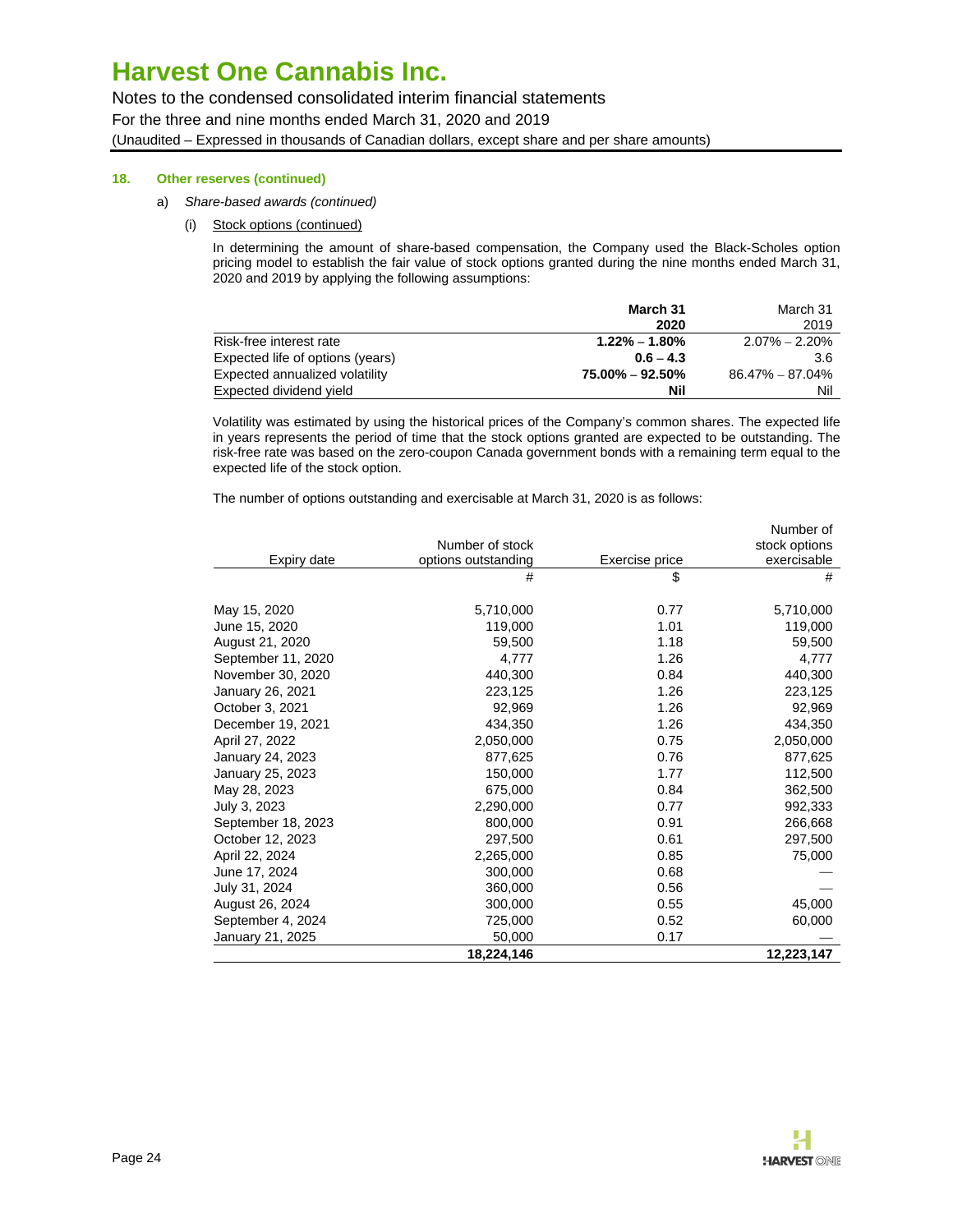Notes to the condensed consolidated interim financial statements For the three and nine months ended March 31, 2020 and 2019 (Unaudited – Expressed in thousands of Canadian dollars, except share and per share amounts)

### **18. Other reserves (continued)**

- a) Share-based awards (continued)
	- (ii) Performance appreciation rights

The Company has established performance appreciation rights ("PAR"). Each PAR entitles the holder to purchase one common share and the Company may, in its sole discretion, replace all or part of the outstanding PARs granted with stock options on a one for one exchange basis. The Company intends to settle the PARs through equity instruments and used the Black-Scholes option pricing model to establish the fair value of the PARs to determine the amount of share-based compensation.

The number of PARs outstanding and exercisable at March 31, 2020 is as follows:

|              |                  |                | Number of              |
|--------------|------------------|----------------|------------------------|
|              | Number of        |                | <b>PAR<sub>s</sub></b> |
| Expiry date  | PARs outstanding | Exercise price | exercisable            |
|              | #                | S              | #                      |
| May 15, 2020 | 1,790,000        | 0.77           | 1,790,000              |
| July 3, 2023 | 710,000          | 0.77           | 307,666                |
|              | 2,500,000        |                | 2,097,666              |

#### b) Warrants

The continuity of the Company's warrants at March 31, 2020 and June 30, 2019 is as follows:

|                                  |                        | Brokers'<br><b>RTO</b><br>Warrants |                       | <b>Units</b><br>Offering and<br>Brokers' |                   |                 |                       | Weighted          |
|----------------------------------|------------------------|------------------------------------|-----------------------|------------------------------------------|-------------------|-----------------|-----------------------|-------------------|
|                                  |                        | and                                |                       | <b>Units</b>                             | Dream             | Delivra         | Total                 | average           |
|                                  | <b>RTO</b><br>Warrants | Secondary<br>Warrants              | Debenture<br>Warrants | Offering<br>Warrants                     | Water<br>Warrants | Warrants<br>(i) | number<br>outstanding | exercise<br>price |
|                                  |                        |                                    |                       |                                          |                   |                 | #                     | \$                |
| Outstanding at                   |                        |                                    |                       |                                          |                   |                 |                       |                   |
| June 30, 2018                    | 3,376,468              | 1,300,036                          | 5,901,282             | 22.778.846                               | 517.000           |                 | 33,873,632            | 1.88              |
| Issued                           |                        | 100.002                            |                       |                                          |                   |                 | 100.002               | 1.00              |
| Exercised                        | (150,000)              | (200, 004)                         | (100)                 |                                          |                   |                 | (350, 104)            | 0.86              |
| Outstanding at                   |                        |                                    |                       |                                          |                   |                 |                       |                   |
| June 30, 2019                    | 3,226,468              | 1.200.034                          | 5,901,182             | 22.778.846                               | 517,000           |                 | 33,623,530            | 1.89              |
|                                  |                        |                                    |                       |                                          |                   |                 |                       |                   |
| Issued                           |                        |                                    |                       |                                          | -                 | 2,191,502       | 2,191,502             | 0.83              |
| Expired                          |                        |                                    |                       | (22, 778, 846)                           |                   |                 | (22, 778, 846)        | 2.30              |
| Outstanding at<br>March 31, 2020 | 3,226,468              | 1,200,034                          | 5,901,182             |                                          | 517,000           | 2,191,502       | 13,036,186            | 1.00              |

#### (i) Delivra Warrants

In connection with the Delivra acquisition on July 3, 2019 (note 10), the Company issued 2,191,502 replacement warrants to holders of Delivra warrants with an exercise price of \$0.59 – \$0.84 per warrant and which expire nine months from the date of issue. Upon exercise of the Delivra Warrants, the Company will issue one common share.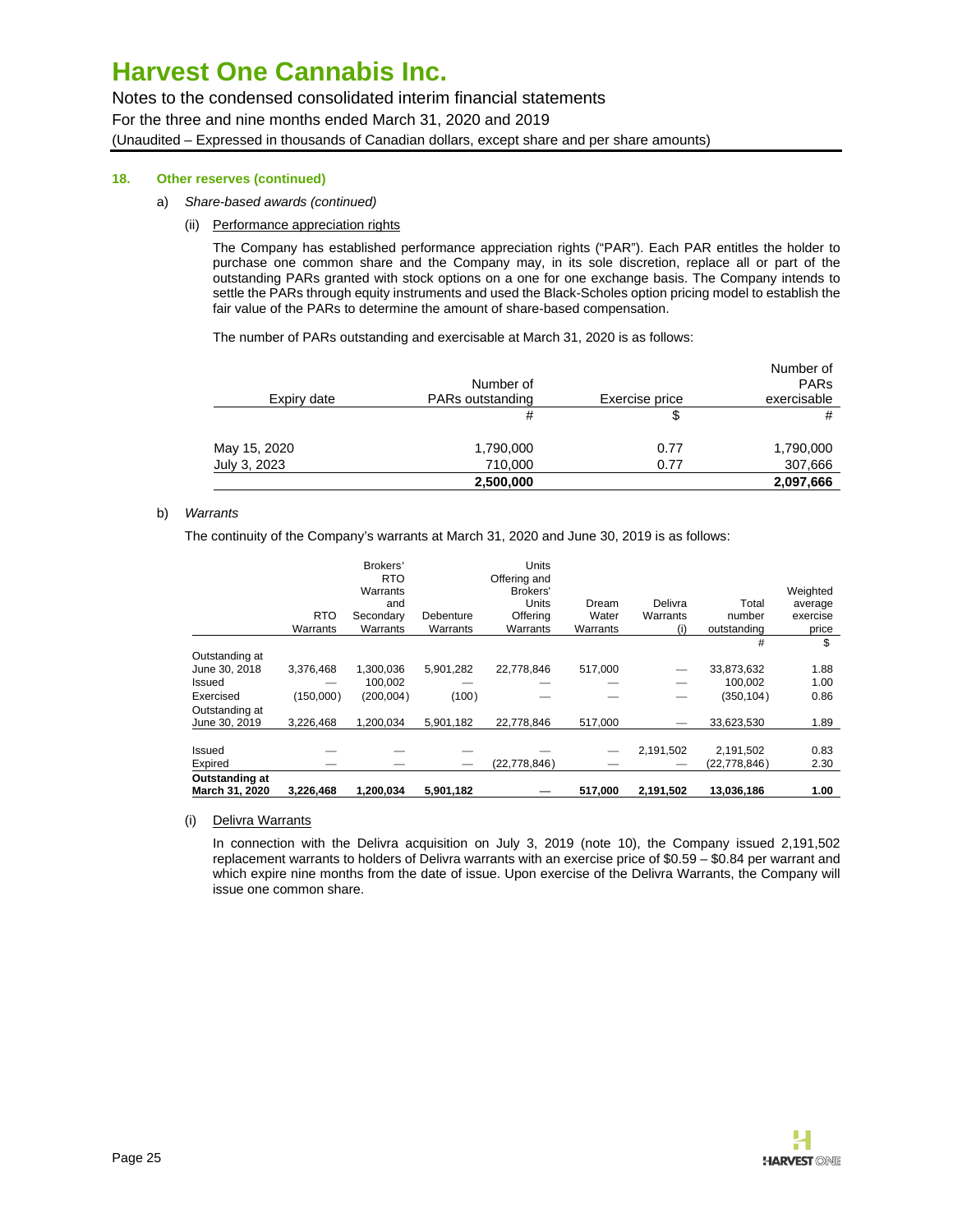Notes to the condensed consolidated interim financial statements For the three and nine months ended March 31, 2020 and 2019 (Unaudited – Expressed in thousands of Canadian dollars, except share and per share amounts)

### **18. Other reserves (continued)**

### b) Warrants (continued)

The Company's outstanding warrants at March 31, 2020 is as follows:

|                           |            |            |            |             | Exercise |              |
|---------------------------|------------|------------|------------|-------------|----------|--------------|
|                           | Issued     | Exercised  | Expired    | Outstanding | price    | Expiry date  |
|                           | #          | #          | #          | #           | \$       |              |
| Reverse Take-Over         |            |            |            |             |          |              |
| ("RTO") Warrants          | 16,667,000 | 13,440,532 |            | 3,226,468   | 1.00     | Apr 27, 2020 |
| Brokers' RTO warrants     | 2,000,040  | 1,400,008  |            | 600,032     | 0.75     | Apr 27, 2020 |
| <b>Brokers' Secondary</b> |            |            |            |             |          |              |
| Warrants                  | 600,002    | 100,002    |            | 500,000     | 1.00     | Jan 4, 2021  |
| <b>Brokers' Secondary</b> |            |            |            |             |          |              |
| Warrants                  | 100,002    |            |            | 100.002     | 1.00     | May 3, 2022  |
| <b>Debenture Warrants</b> | 9,493,882  | 3,592,700  |            | 5,901,182   | 1.09     | Dec 14, 2020 |
| Units Offering Warrants   | 22,115,385 |            | 22,115,385 |             | 2.30     | Jan 31, 2020 |
| Brokers' Units Offering   |            |            |            |             |          |              |
| Warrants                  | 663,461    |            | 663,461    |             | 2.30     | Jan 31, 2020 |
| Dream Water Warrants      | 517,000    |            |            | 517,000     | 1.00     | May 29, 2021 |
| Delivra Warrants          | 72,455     |            |            | 72,455      | 0.59     | Apr 5, 2020  |
| Delivra Warrants          | 2,119,047  |            |            | 2,119,047   | 0.84     | Apr 5, 2020  |
|                           | 54.348.274 | 18,533,242 | 22,778,846 | 13,036,186  |          |              |

#### **19. Related parties**

The summary of the Company's related party transactions during the three and nine months ended March 31, 2020 and 2019 is as follows:

a) Compensation of key management personnel

Key management personnel ("KMP") include persons having the authority and responsibility for planning, directing and controlling the activities of the Company as a whole. The KMP of the Company are the members of the Company's executive management team and Board of Directors. Compensation provided to KMP is as follows:

|                          | Three months ended<br>March 31 |       | Nine months ended<br>March 31 |       |  |
|--------------------------|--------------------------------|-------|-------------------------------|-------|--|
|                          | 2020                           | 2019  | 2020                          | 2019  |  |
|                          |                                | \$    |                               | \$    |  |
| Salaries and benefits    | 477                            | 349   | 1,397                         | 829   |  |
| Severance costs          |                                | 77    | 73                            | 864   |  |
| Directors' fees          | 33                             | 34    | 99                            | 58    |  |
| Share-based compensation | 1.067                          | 651   | 1.914                         | 2,138 |  |
| Total                    | 1,577                          | 1.111 | 3,483                         | 3,889 |  |

b) Payments to related parties

As at March 31, 2020, there was \$66 directors' fees owing (June 30, 2019 – \$33) included in accounts payable and accrued liabilities.

c) Severance payments

During the nine months ended March 31, 2019, the Company paid \$750 to the former Chief Executive Officer and \$120 to the former Chief Financial Officer in accordance with the terms of their mutual separation agreements, which is included in severance and reorganization costs.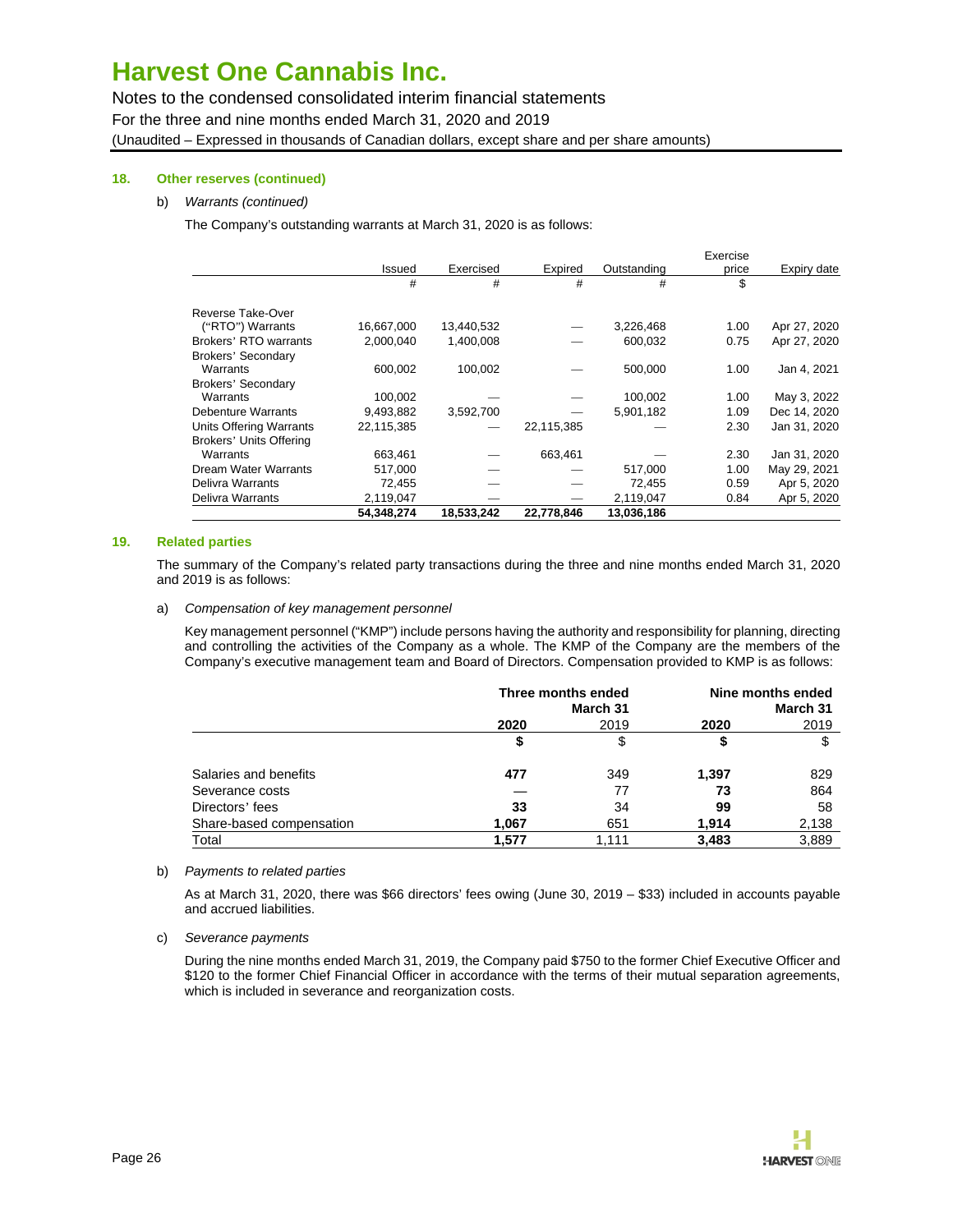# Notes to the condensed consolidated interim financial statements

For the three and nine months ended March 31, 2020 and 2019

(Unaudited – Expressed in thousands of Canadian dollars, except share and per share amounts)

### **20. Commitments and contingencies**

As at March 31, 2020, the Company's commitments that have not been disclosed elsewhere in the consolidated financial statements is as follows:

|                      | Less than<br>1 vear | Between<br>2 to 5 years  | Total  |
|----------------------|---------------------|--------------------------|--------|
|                      |                     | \$                       | σ<br>J |
| Purchase commitments | 5,467               | 13,715                   | 19,182 |
| Capital commitments  | 1.049               | $\overline{\phantom{a}}$ | 1,049  |
|                      | 6,516               | 13,715                   | 20,231 |

#### a) Purchase commitments

On July 1, 2019, the Company entered into a premium cannabis supply agreement with 9869247 Canada Limited ("Stevens Green"), pursuant to which Stevens Green will cultivate and harvest United Greeneries' premium cannabis genetics at their facility in Ontario. As part of this agreement, the Company has annual minimum purchase commitments. In addition, purchase commitments include amounts committed for the purchase of CBD Gelpell® capsules.

#### b) Capital commitments

On October 17, 2018, the Company entered into an agreement to purchase four custom designed modular buildings to be installed on the land adjacent to the Duncan facility. Phase one of the project has been completed, with completion of phases two and three currently on hold. The modular buildings are expected to increase the annual production capacity of harvested cannabis. In addition, capital commitments include amounts committed for the construction of the Lucky Lake Facility and for Gelpell® production equipment. In June 2020, the Company announced a transaction to divest its Duncan Facility and Mission Road Facility.

### c) Litigation

During the nine months ended March 31, 2020, United Greeneries Operations Ltd. ("United Greeneries Operations"), a subsidiary of the Company, was named as the defendant in a civil claim (the "Claim") filed in the Supreme Court of British Columbia in respect of the termination of the lease agreement for land and property in Aldergrove, British Columbia in August 2018. The plaintiff filed a summary trial motion in March 2020 in which it seeks an order for damages for breach of the lease agreement plus court costs and statutory pre-judgment interest. In June 2020, United Greeneries Operations filed a response in defense of the Claim and filed its own summary trial motion. A court date to hear the motions has not been set. Management's assessment, based on its interpretation of the agreement and independent legal advice, is that the plaintiff may be partly successful with the Claim, subject to a set-off claim by United Greeneries Operations and it is possible that there will be a future cash outflow made by United Greeneries Operations.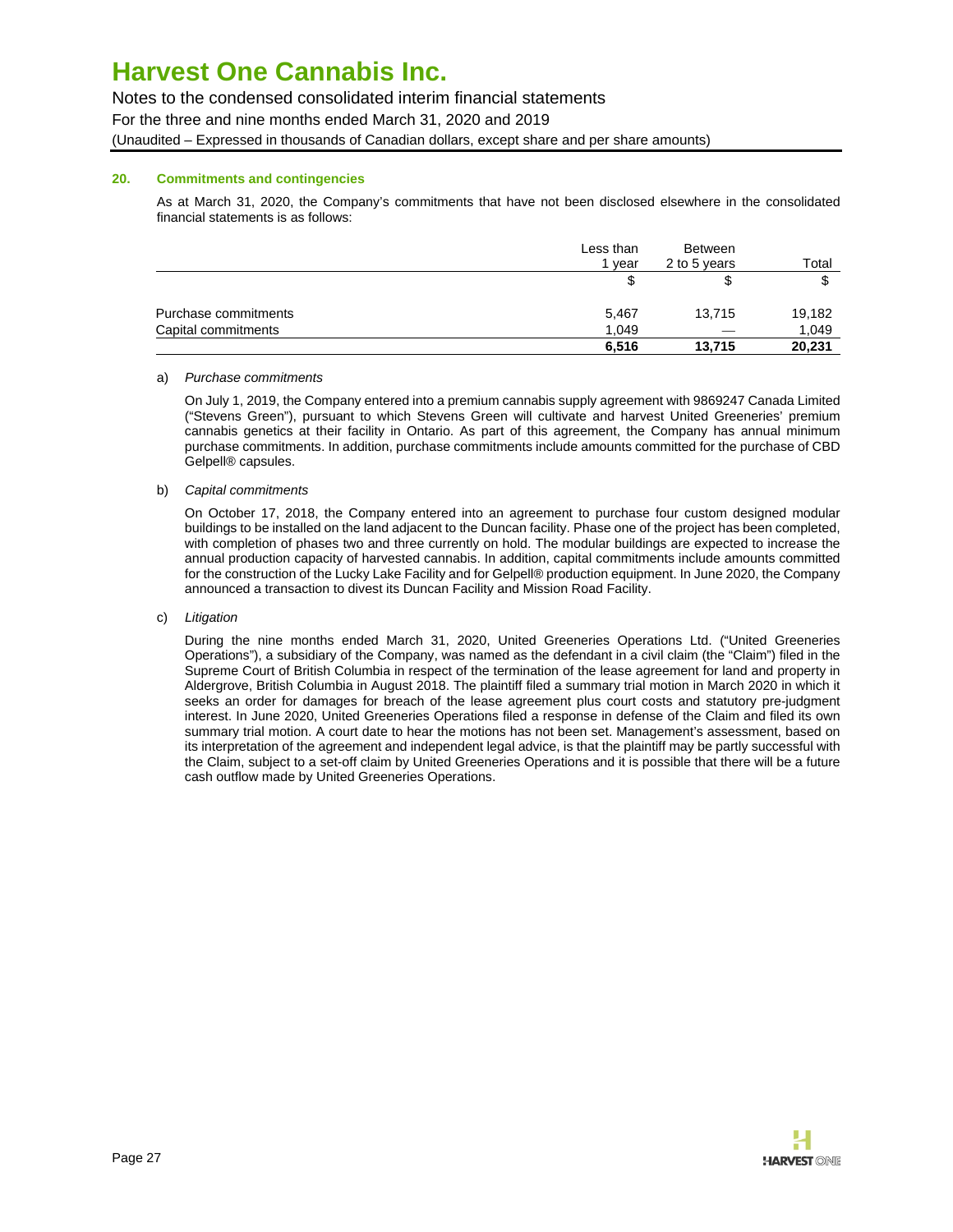Notes to the condensed consolidated interim financial statements For the three and nine months ended March 31, 2020 and 2019 (Unaudited – Expressed in thousands of Canadian dollars, except share and per share amounts)

#### **21. Segmented information**

The Company operates in three reportable segments: cultivation (United Greeneries), medical and nutraceutical (Satipharm and PhytoTech), and consumer (Dream Water and Delivra), which is the way the Company reports information regarding segment performance, including net profit (loss), to its chief operating decision maker as of March 31, 2020.

The cultivation segment includes the cultivation and distribution of cannabis in the medical and recreational markets under the federally regulated Cannabis Act with a licence issued by Health Canada. The medical and nutraceutical segment includes the processing, manufacturing and distribution of cannabis-based food supplement products throughout Europe, Australia, and Argentina. The consumer segment includes the marketing, distribution, and product development of liquid sleep shots and sleep powder packets as well as pain relief creams throughout Canada and the US.

The segments for the three months ended March 31, 2020 and 2019 are as follows:

|                                 | Three months ended March 31, 2020 |                      |           |                          | Three months ended March 31, 2019 |             |               |          |           |          |
|---------------------------------|-----------------------------------|----------------------|-----------|--------------------------|-----------------------------------|-------------|---------------|----------|-----------|----------|
|                                 | <b>Medical and</b>                |                      |           |                          |                                   | Medical and |               |          |           |          |
|                                 | <b>Cultivation</b>                | <b>Nutraceutical</b> | Consumer  | Corporate                | Total                             | Cultivation | Nutraceutical | Consumer | Corporate | Total    |
|                                 |                                   |                      |           |                          |                                   |             |               |          |           |          |
| Net revenue                     | 1,325                             | 123                  | 880, ا    |                          | 3,328                             | 1,929       |               | ,083     | $-$       | 3,023    |
| Gross (loss) profit before fair |                                   |                      |           |                          |                                   |             |               |          |           |          |
| value adjustments               | (1,041)                           | 25                   | 451       |                          | (565)                             | 596         | (38)          | 483      |           | 1.041    |
| Gross (loss) profit             | (1,506)                           | 25                   | 451       | $\overline{\phantom{m}}$ | (1,030)                           | (238)       | (38)          | 483      |           | 207      |
| Expenses                        | 923                               | 533                  | 1.175     | 3,040                    | 5.671                             | 411         | 927           | 995      | 2.975     | 5.308    |
| Net loss                        | (2,926)                           | (524)                | (28, 307) | (3,653)                  | (35, 410)                         | (651)       | (908)         | (520)    | (3,052)   | (5, 131) |

The segments for the nine months ended March 31, 2020 and 2019 are as follows:

|                                 | Nine months ended March 31, 2020 |                      |           |                                 |             | Nine months ended March 31, 2019 |               |          |           |           |
|---------------------------------|----------------------------------|----------------------|-----------|---------------------------------|-------------|----------------------------------|---------------|----------|-----------|-----------|
|                                 | <b>Medical and</b>               |                      |           |                                 | Medical and |                                  |               |          |           |           |
|                                 | <b>Cultivation</b>               | <b>Nutraceutical</b> | Consumer  | Corporate                       | Total       | Cultivation                      | Nutraceutical | Consumer | Corporate | Total     |
|                                 |                                  |                      |           |                                 |             |                                  |               |          |           |           |
| Net revenue                     | 3,112                            | 529                  | 5,519     |                                 | 9,160       | 4,576                            | 25            | 3,843    |           | 8,444     |
| Gross (loss) profit before fair |                                  |                      |           |                                 |             |                                  |               |          |           |           |
| value adjustments               | (1,532)                          | 101                  | 1.126     | $\hspace{0.1mm}-\hspace{0.1mm}$ | (305)       | 1,608                            | (28)          | 1,088    |           | 2,668     |
| Gross (loss) profit             | (926)                            | 101                  | 1.126     |                                 | 301         | 852                              | (28)          | 1,088    |           | 1,912     |
| Expenses                        | 4.548                            | 2,028                | 39.959    | (28, 260)                       | 18.275      | 1,344                            | .899          | 3,229    | 9.239     | 15.711    |
| Net loss                        | (6,045)                          | (3,903)              | (74, 477) | 27,430                          | (56, 995)   | (496)                            | (1,881)       | (2, 180) | (9,701)   | (14, 258) |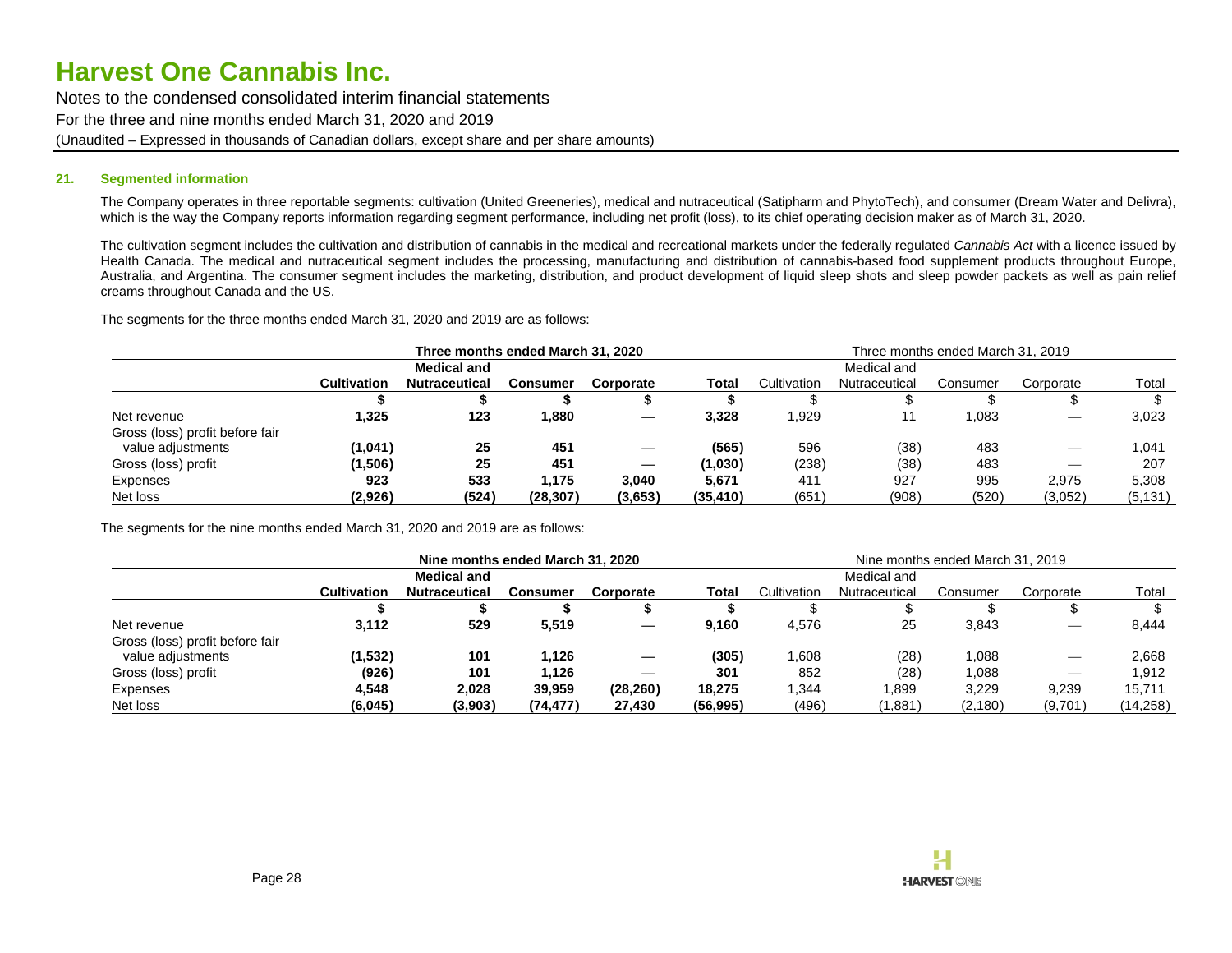Notes to the condensed consolidated interim financial statements

For the three and nine months ended March 31, 2020 and 2019

(Unaudited – Expressed in thousands of Canadian dollars, except share and per share amounts)

### **21. Segmented information (continued)**

The Company generates net revenue from three geographical locations:

|             | Three months ended | Nine months ended<br>March 31 |       |       |
|-------------|--------------------|-------------------------------|-------|-------|
| Net revenue | 2020               | 2019                          | 2020  | 2019  |
|             | S                  | \$                            |       | \$    |
| Canada      | 2,170              | 2,054                         | 5,295 | 4,857 |
| US          | 1,035              | 958                           | 3,336 | 3,562 |
| Europe      | 123                | 11                            | 529   | 25    |
| Total       | 3,328              | 3,023                         | 9,160 | 8,444 |

Net revenues in each geographical location relate to the sale of the following:

- Canada harvested cannabis, Dream Water liquid sleep shots and sleep powder packets, and LivRelief™ pain relief creams
- US Dream Water liquid sleep shots and sleep powder packets
- Europe CBD Gelpell® capsules, CBD oil

The Company has the following non-current assets in three geographic locations:

| <b>Non-current assets</b> | March 31<br>2020 | June 30<br>2019 |
|---------------------------|------------------|-----------------|
|                           | \$               | \$              |
| Canada                    | 44,173           | 51,681          |
| US                        |                  | 10,567          |
| Israel                    | 4,659            | 4,659           |
| Total                     | 48,832           | 66,907          |

### **22. Subsequent events**

### a) Issuance of Warrants to MMJ

On April 3, 2020, the Company issued 17,083,333 common share purchase warrants (the "Warrants") to MMJ as consideration for extending the maturity date of its loan in the amount of \$2,000 from March 10, 2020 to June 8, 2020. Each Warrant will entitle the holder to purchase one common share in the capital of the Company (each a "Common Share") at a price of \$0.06 at any time until the earlier of: (i) the date of the further extension or renewal of the Loan; and (ii) April 3, 2022. The Common Shares issuable upon the exercise of the Warrants will be subject to a four month and a day hold period expiring on August 4, 2020, in accordance with applicable Canadian securities law.

### b) Expiration of Warrants

On April 27, 2020, 3,226,468 RTO Warrants and 600,032 Brokers' RTO Warrants with exercise prices of \$1.00 and \$0.75, respectively, expired unexercised.

### c) Deferral of MMJ Loan

On June 8, 2020, Harvest One entered into an agreement with MMJ, pursuant to which MMJ has agreed to defer the repayment of its loan in the amount of \$2,000 until July 17, 2020.